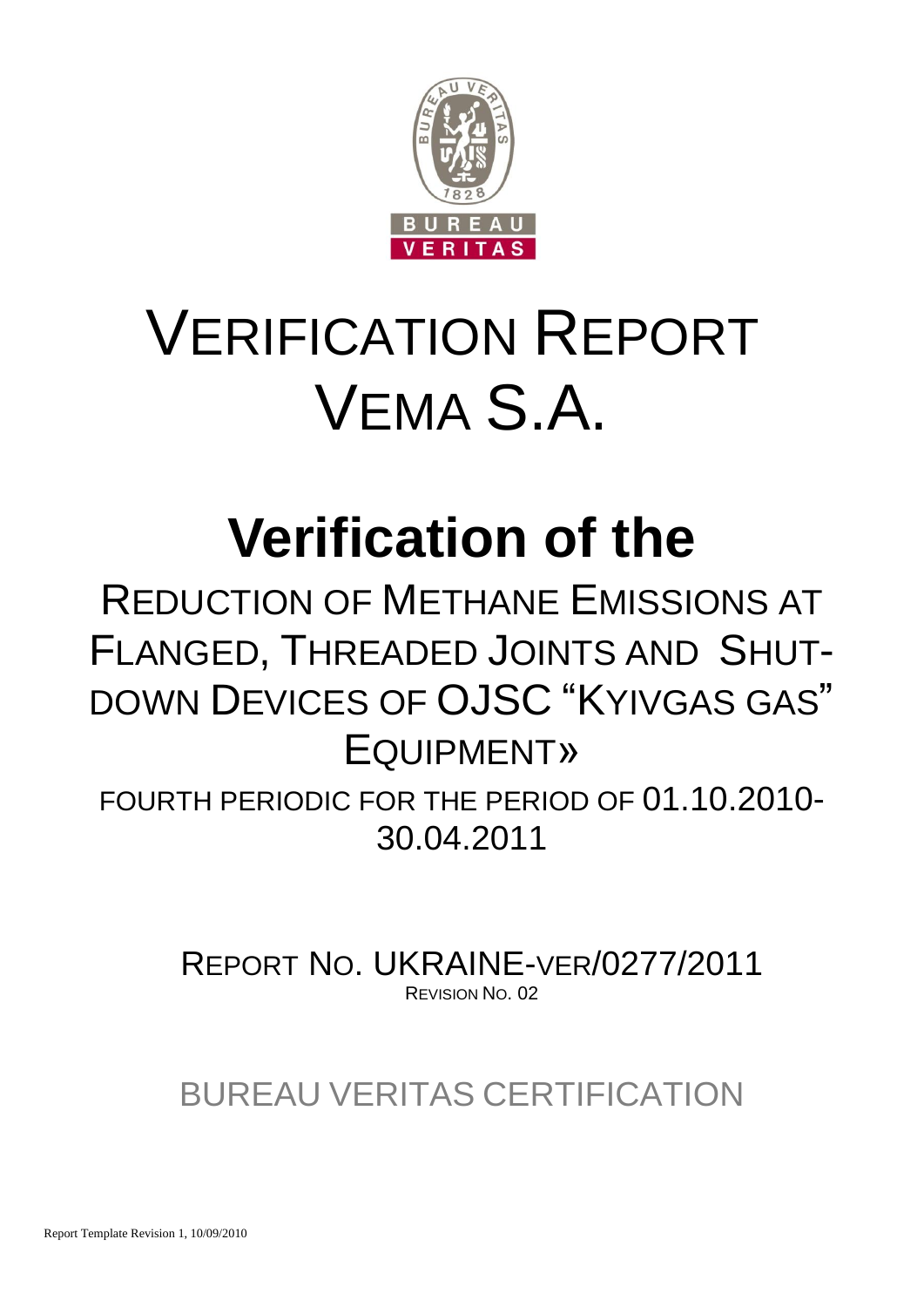#### **BURFAU VERITAS CERTIFICATION**

#### Report No: UKRAINE/0277/2011



#### **VERIFICATION REPORT**

| Date of first issue:<br>07.05.2011 | Organizational unit:<br><b>Bureau Veritas Certification</b><br><b>Holding SAS</b> |  |  |
|------------------------------------|-----------------------------------------------------------------------------------|--|--|
| Client:                            | Client ref.:                                                                      |  |  |
| VEMA S.A.                          | <b>Fabian Knodel</b>                                                              |  |  |

#### Summary:

Bureau Veritas Certification has made the 4<sup>th</sup> periodic for the period of 01.10.2010-30.04.2011 verification of the "Reduction of Methane Emissions at Flanged, Threaded Joints and Shut-down Devices of OJSC "Kyivgas" Equipment" implemented in Kyiv city, Ukraine, and applying the JI specific approach, on the basis of UNFCCC criteria for the JI, as well as criteria given to provide for consistent project operations, monitoring and reporting. UNFCCC criteria refer to Article 6 of the Kyoto Protocol, the JI rules and modalities and the subsequent decisions by the JI Supervisory Committee, as well as the host country criteria.

The verification scope is defined as a periodic independent review and ex post determination by the Accredited Entity of the monitored reductions in GHG emissions during defined verification period, and consisted of the following three phases: i) desk review of the project design and the baseline and monitoring plan; ii) follow-up interviews with project stakeholders; iii) resolution of outstanding issues and the issuance of the final verification report and opinion. The overall verification, from Contract Review to Verification Report & Opinion, was conducted using Bureau Veritas Certification internal procedures.

The first output of the verification process is a list of Clarification, Corrective Actions Requests, Forward Actions Requests (CR, CAR and FAR), presented in Appendix A.

In summary, Bureau Veritas Certification confirms that the project is implemented as per determined changes. Installed equipment being essential for generating emission reduction runs reliably and is calibrated appropriately. The monitoring system is in place and the project is ready to generate GHG emission reductions. The GHG emission reduction is calculated without material misstatements, and the ERUs issued totalize 652514 tons of CO2eq for the monitoring period of 01.10.2010-30.04.2011 (01.10.2010 to 31.12.2010 -283166 tons of CO2eq, 01.01.2011 to 30.04.2011 - 369348 tons of CO2eq).

Our opinion relates to the project's GHG emissions and resulting GHG emission reductions reported and related to the approved project baseline and monitoring, and its associated documents.

| Report No.:<br><b>UKRAINE-ver/0277/2011</b>                                           | <b>Subject Group:</b><br>JI                               |                                                                                          |
|---------------------------------------------------------------------------------------|-----------------------------------------------------------|------------------------------------------------------------------------------------------|
| Project title:<br>"Reduction of Methane<br>Devices of OJSC "Kyivgas" Equipment "      | Emissions<br>at<br>Flanged, Threaded Joints and Shut-down |                                                                                          |
| Work carried out by:<br>Team Leader, Lead verifier:<br>Team Member, verifier:         | Oleg Skoblyk<br>Kateryna Zinevych                         |                                                                                          |
| Work reviewed by:<br>Ivan Sokolov - Internal Technical Reviewees<br>Work approved by: |                                                           | Wo distribution without permission from the<br>Client or responsible organizational unit |
| Flavio Gomes - Operational Manager                                                    |                                                           | Limited distribution                                                                     |
| Date of this revision:<br>Rev. No.:<br>10/05/2011<br>02                               | Number of pages:<br>27                                    | Unrestricted distribution                                                                |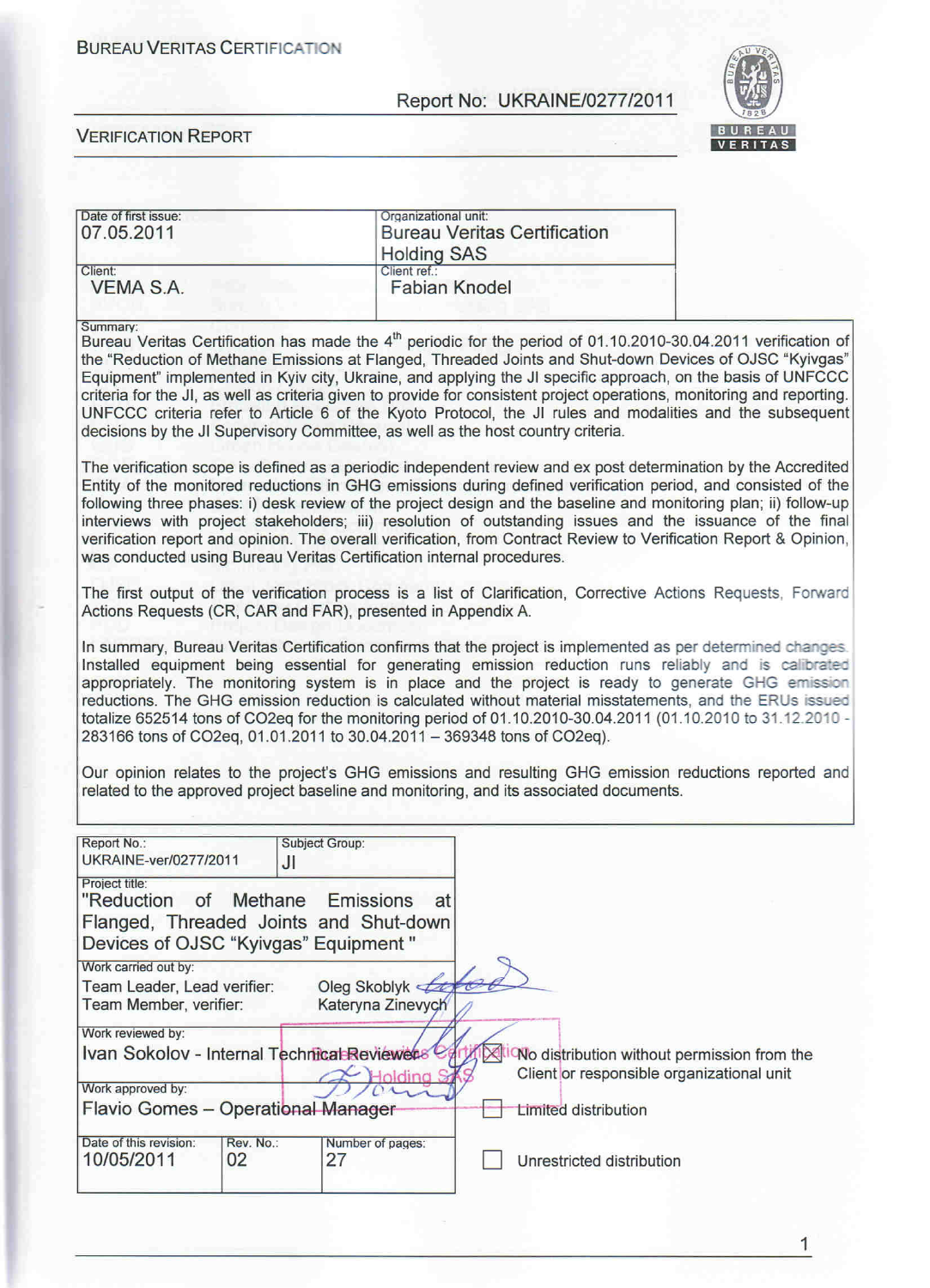

VERIFICATION REPORT

## **Abbreviations**

| AIE             | <b>Accredited Independent Entity</b>                  |
|-----------------|-------------------------------------------------------|
| <b>BVCH</b>     | <b>Bureau Veritas Certification Holding SAS</b>       |
| <b>CAR</b>      | <b>Corrective Action Request</b>                      |
| <b>CGDP</b>     | <b>Cabinet Gas-Distribution Posts</b>                 |
| CL              | <b>Clarification Request</b>                          |
| CO <sub>2</sub> | <b>Carbon Dioxide</b>                                 |
| ERU             | <b>Emission Reduction Unit</b>                        |
| <b>FAR</b>      | <b>Forward Action Request</b>                         |
| <b>GHG</b>      | Green House Gas(es)                                   |
| GDP             | <b>Gas-Distribution Posts</b>                         |
| <b>IETA</b>     | International Emissions Trading Association           |
| JI              | Joint Implementation                                  |
| <b>JISC</b>     | <b>JI Supervisory Committee</b>                       |
| MoV             | <b>Means of Verification</b>                          |
| MP.             | <b>Monitoring Plan</b>                                |
| <b>OJSC</b>     | Open Joint Stock Company                              |
| <b>PCF</b>      | Prototype Carbon Fund                                 |
| <b>PDD</b>      | <b>Project Design Document</b>                        |
| <b>UNFCCC</b>   | United Nations Framework Convention on Climate Change |
|                 |                                                       |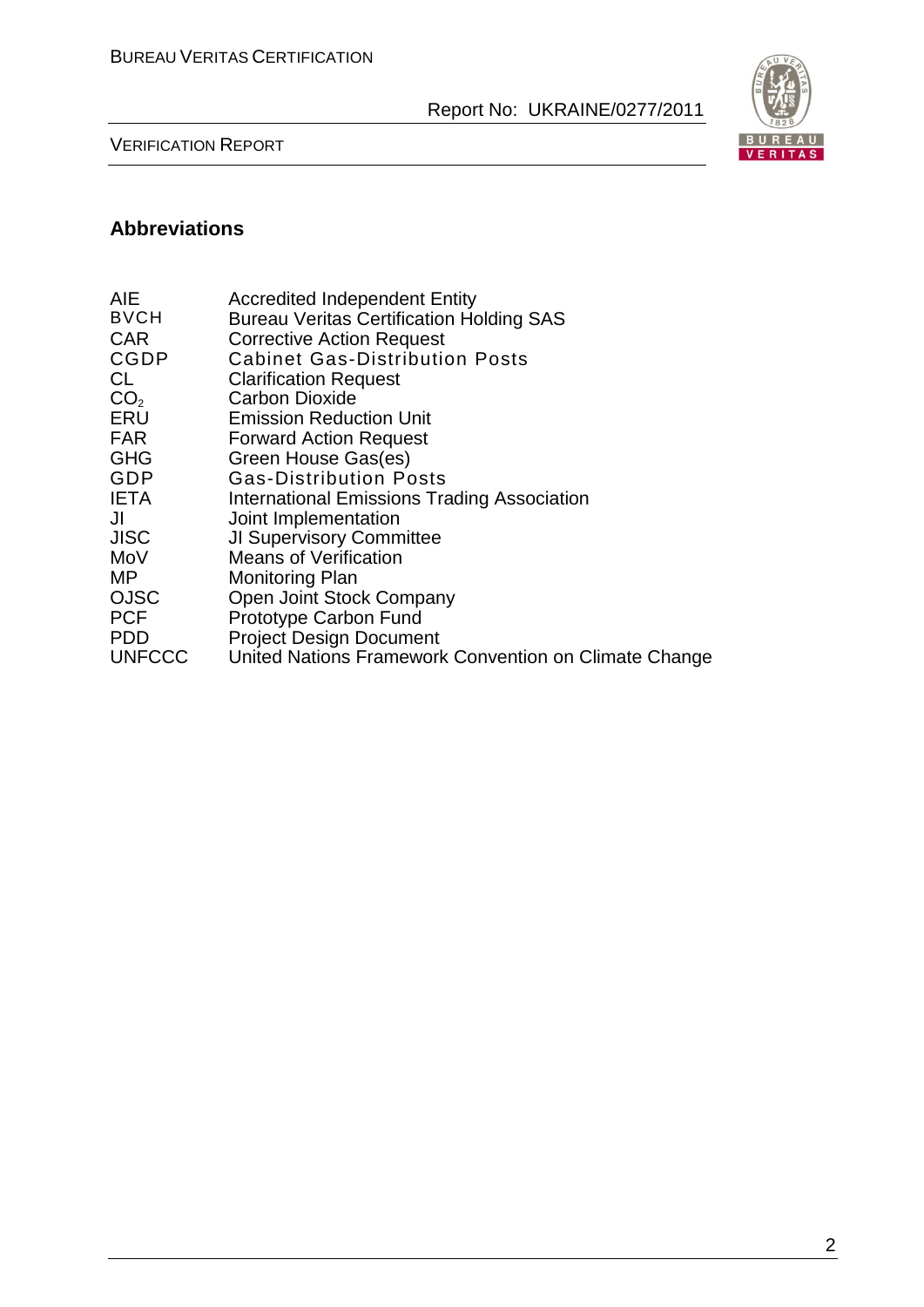

VERIFICATION REPORT

## *Table of Contents Page* 1 INTRODUCTION ................................................................................................... 4 1.1 Objective 4 1.2 Scope 4 1.3 Verification Team 4 2 METHODOLOGY .................................................................................................. 5 2.1 Review of Documents 5 2.2 Follow-up Interviews 6 2.3 Resolution of Clarification, Corrective and Forward Action Requests 6 3 VERIFICATION CONCLUSIONS ................................................................... 7 3.1 Project approval by Parties involved (90-91) 7 3.2 Project implementation (92-93) 7 3.3 Compliance of the monitoring plan with the monitoring methodology (94-98) 10 3.4 Revision of monitoring plan (99-100) 10 3.5 Data management (101) 10 3.6 Verification regarding programmes of activities (102 -110) 12 4 VERIFICATION OPINION ............................................................................... 12 5 REFERENCES ........................ **ОШИБКА! ЗАКЛАДКА НЕ ОПРЕДЕЛЕНА.** APPENDIX A: COMPANY PROJECT VERIFICATION PROTOCOLOШИБКА! ЗАКЛАДКА НЕ ОПР APPENDIX B: VERIFICATION TEAM 25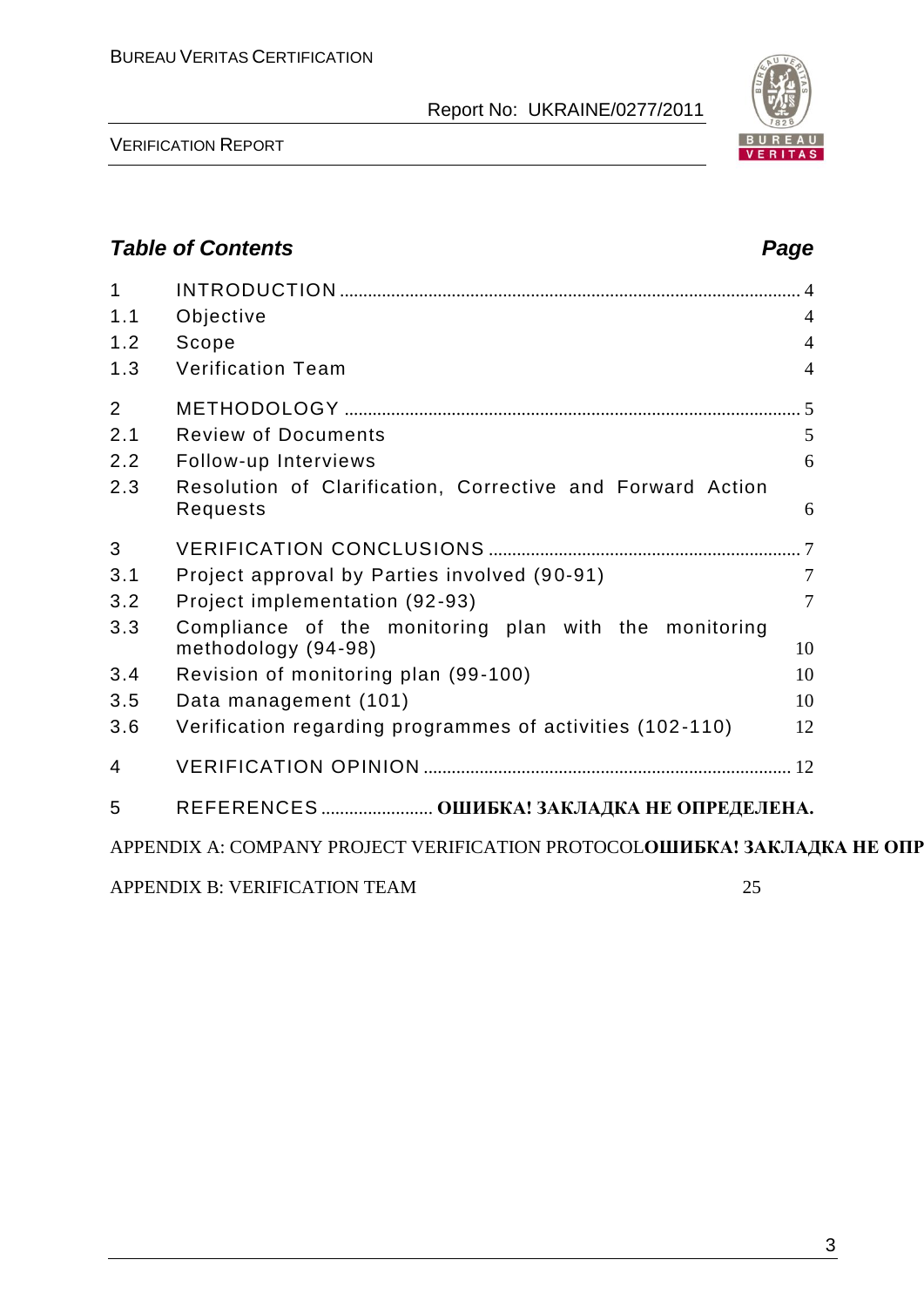

VERIFICATION REPORT

## **1 INTRODUCTION**

VEMA S.A. has commissioned Bureau Veritas Certification Holding SAS to verify the emissions reductions of its JI project "Reduction of Methane Emissions at Flanged, Threaded Joints and Shut-down Devices of OJSC "Kyivgas" Equipment" in Kyiv city, Ukraine.

This report summarizes the findings of the verification of the project, performed on the basis of UNFCCC criteria, as well as criteria given to provide for consistent project operations, monitoring and reporting.

## **1.1 Objective**

Verification is the periodic independent review and ex post determination by the Accredited Independent Entity of the monitored reductions in GHG emissions during defined verification period.

The objective of verification can be divided in Initial Verification and Periodic Verification.

UNFCCC criteria refer to Article 6 of the Kyoto Protocol, the JI rules and modalities and the subsequent decisions by the JI Supervisory Committee, as well as the host country criteria.

## **1.2 Scope**

The verification scope is defined as an independent and objective review of the project design document, the project"s baseline study and monitoring plan and other relevant documents. The information in these documents is reviewed against Kyoto Protocol requirements, UNFCCC rules and associated interpretations.

The verification is not meant to provide any consulting towards the Client. However, stated requests for clarifications and/or corrective actions may provide input for improvement of the project monitoring towards reductions in the GHG emissions.

## **1.3 Verification Team**

The verification team consists of the following personnel:

Oleg Skoblyk Bureau Veritas Certification Team Leader, Climate Change Lead Verifier

Kateryna Zinevych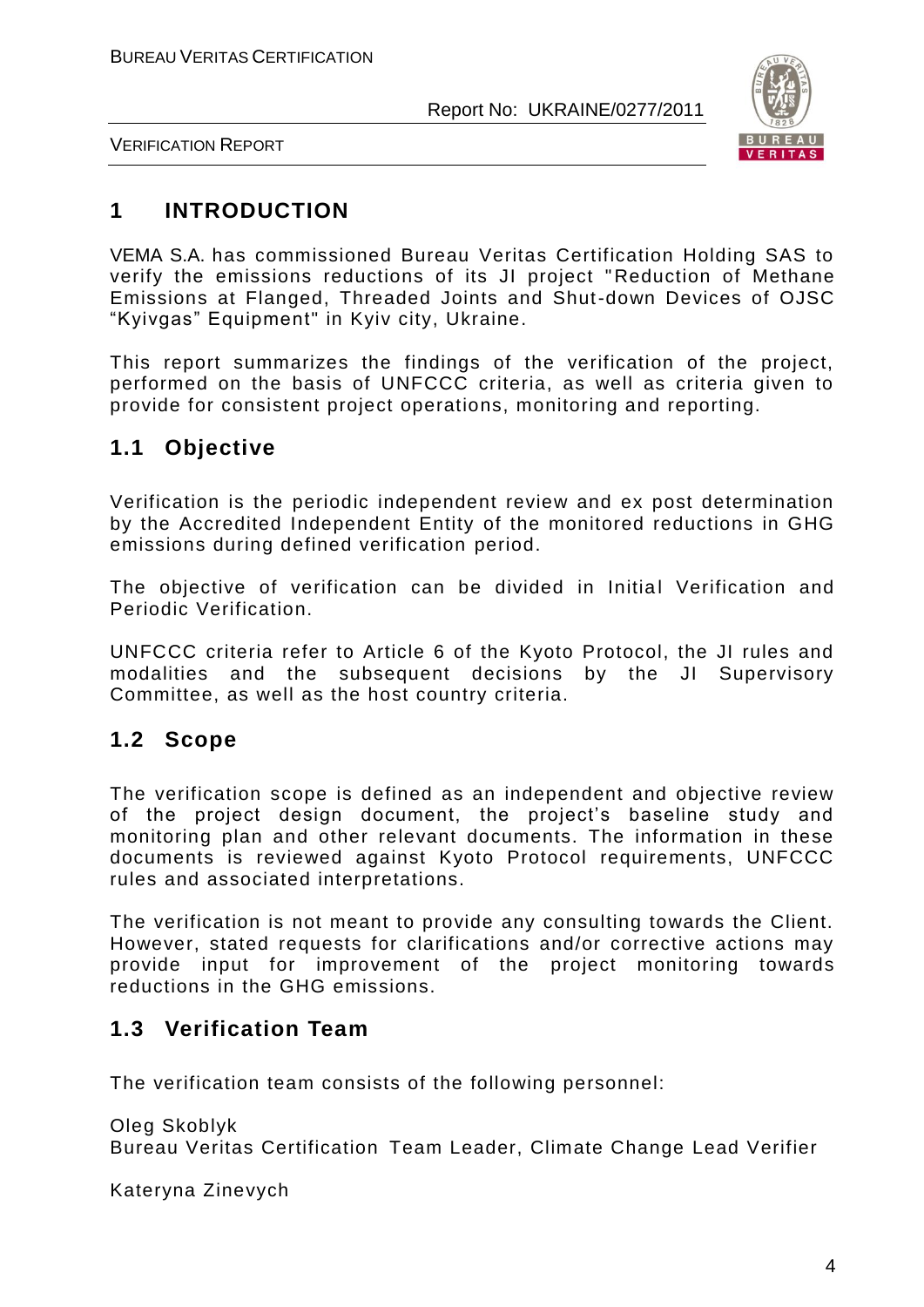

VERIFICATION REPORT

Bureau Veritas Certification Climate Change Verifier

This verification report was reviewed by:

Ivan Sokolov Bureau Veritas Certification, Internal Technical Reviewer

## **2 METHODOLOGY**

The overall verification, from Contract Review to Verification Report & Opinion, was conducted using Bureau Veritas Certification internal procedures.

In order to ensure transparency, a verification protocol was customized for the project, according to the version 01 of the Joint Implementation Determination and Verification Manual, issued by the Joint Implementation Supervisory Committee at its 19 meeting on 04/12/2009. The protocol shows, in a transparent manner, criteria (requirements), means of verification and the results from verifying the identified criteria. The verification protocol serves the following purposes:

- It organizes, details and clarifies the requirements a JI project is expected to meet;
- It ensures a transparent verification process where the verifier will document how a particular requirement has been verified and the result of the verification.

The completed verification protocol is enclosed in Appendix A to this report.

## **2.1 Review of Documents**

The Monitoring Report (MR) version 1 dated 05.05.2011 submitted by Vema S.A. and additional background documents related to the project design and baseline, i.e. country Law, Project Design Document (PDD), Approved CDM methodology (if applicable) and/or Guidance on criteria for baseline setting and monitoring, Host party criteria, Kyoto Protocol, Clarifications on Verification Requirements to be Checked by an Accredited Independent Entity were reviewed.

After the procedure of Internal Technical Review PP had to correct MR and issued new version 02 as of 07/05/2011.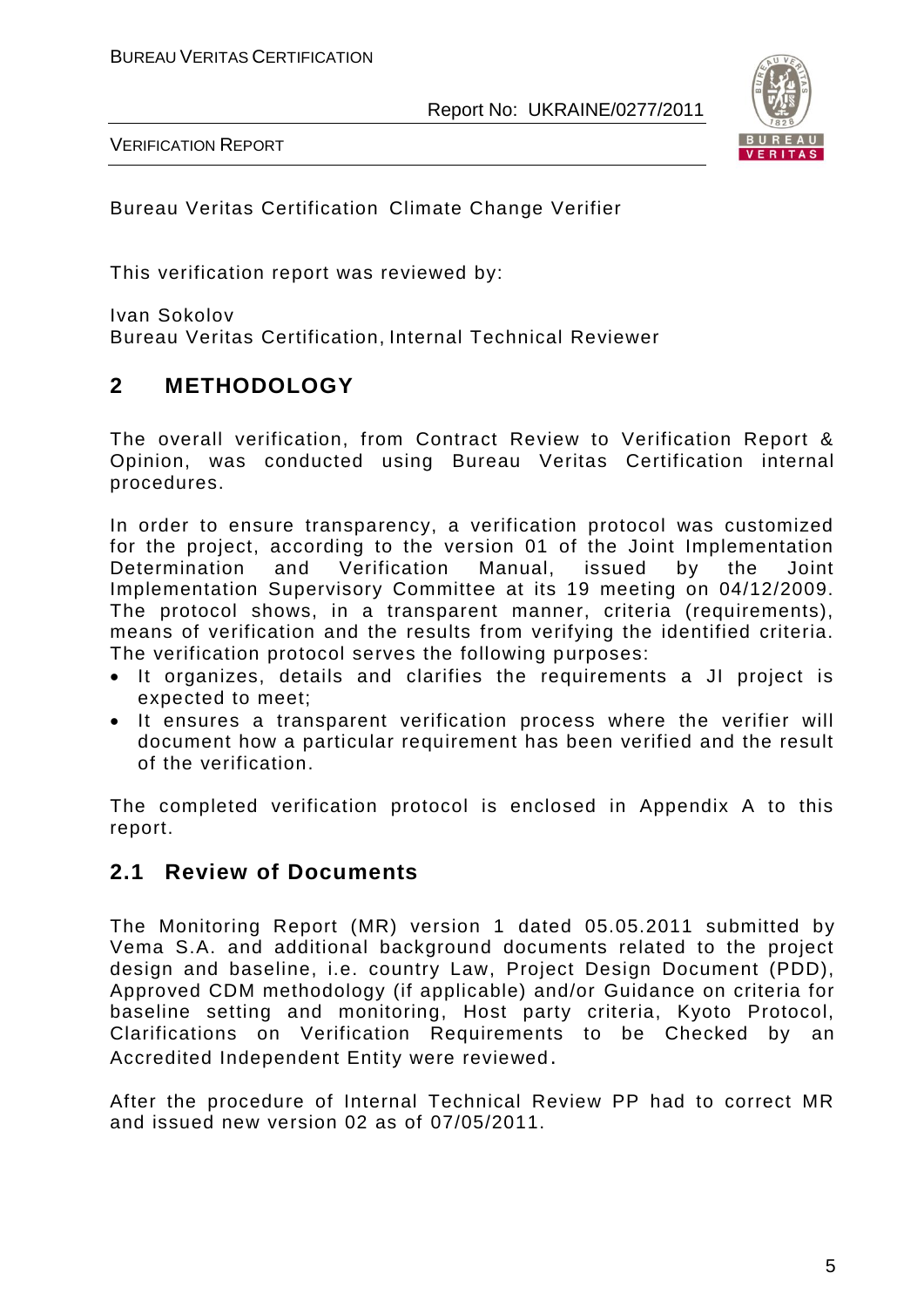

VERIFICATION REPORT

The verification findings presented in this report relate to the project as described in the PDD version 03 and Project Monitoring Report version 02.

## **2.2 Follow-up Interviews**

On 15/02/2011 Bureau Veritas Certification performed on-site interviews with project stakeholders to confirm selected information and to resolve issues identified in the document review. Representatives of PJSC Kyivgas and Vema S.A. were interviewed (see References). The main topics of the interviews are summarized in Table 1.

| <b>Interviewed organization</b> | <b>Interview topics</b>                       |
|---------------------------------|-----------------------------------------------|
| <b>PJSC Kyivgas</b>             | Organizational structure.                     |
|                                 | Responsibilities and authorities.             |
|                                 | Training of personnel.                        |
|                                 | Quality management procedures and technology. |
|                                 | Implementation of equipment (records).        |
|                                 | Metering equipment control.                   |
|                                 | Metering record keeping system, database.     |
|                                 | Social impacts.                               |
|                                 | Environmental impacts.                        |
| Consultant:                     | Baseline methodology.                         |
| Vema S.A.                       | Monitoring plan.                              |
|                                 | Monitoring report.                            |
|                                 | Deviations from PDD.                          |

**Table 1 Interview topics**

## **2.3 Resolution of Clarification, Corrective and Forward Action Requests**

The objective of this phase of the verification is to raise the requests for corrective actions and clarification and any other outstanding issues that needed to be clarified for Bureau Veritas Certification positive conclusion on the GHG emission reduction calculation.

If the Verification Team, in assessing the monitoring report and supporting documents, identifies issues that need to be corrected, clarified or improved with regard to the monitoring requirements, it should raise these issues and inform the project participants of these issues in the form of: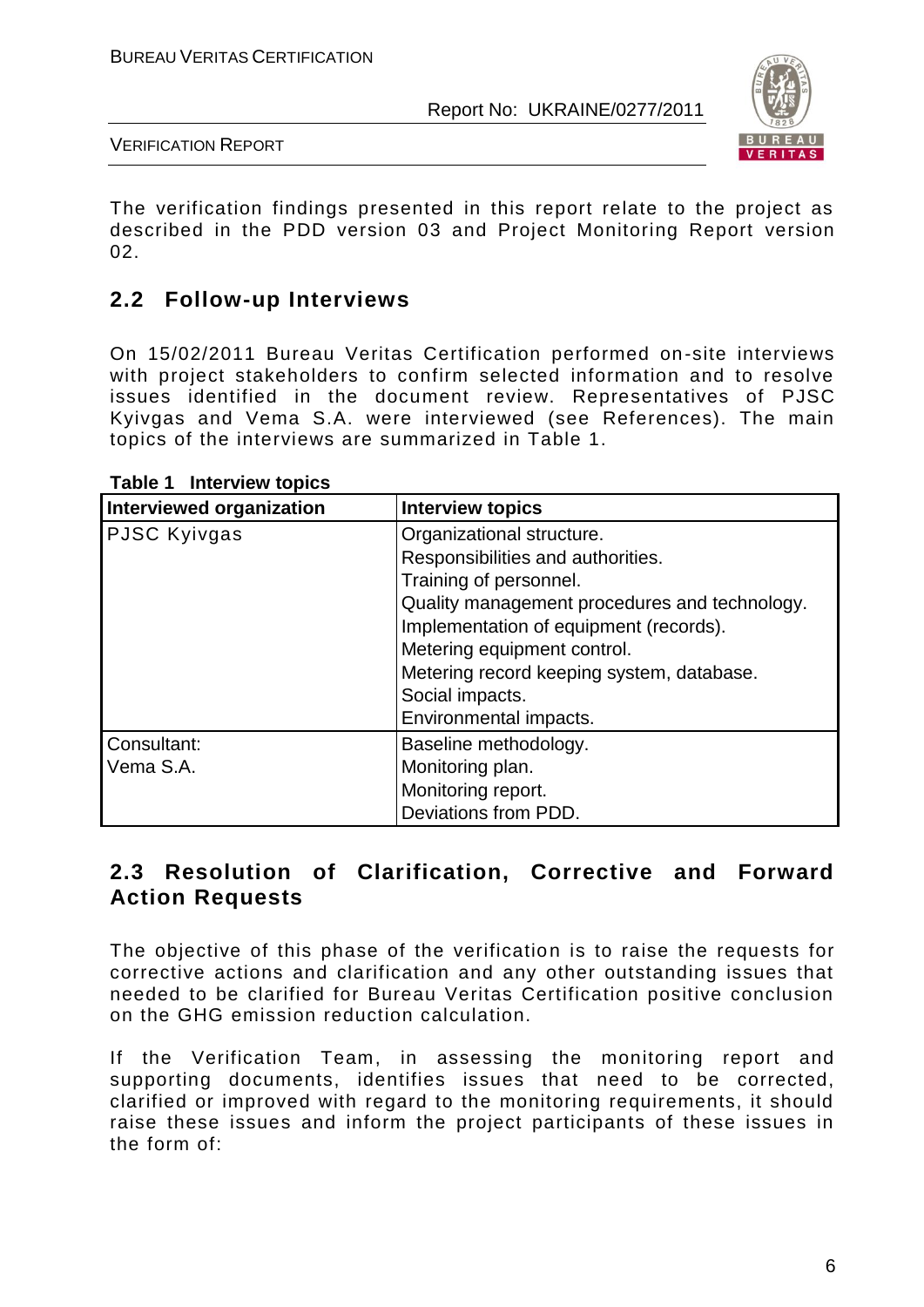

VERIFICATION REPORT

(a) Corrective action request (CAR), requesting the project participants to correct a mistake that is not in accordance with the monitoring plan;

(b) Clarification request (CL), requesting the project participants to provide additional information for the AIE to assess compliance with the monitoring plan;

(c) Forward action request (FAR), informing the project participants of an issue, relating to the monitoring that needs to be reviewed during the next verification period.

To guarantee the transparency of the verification process, the concerns raised are documented in more detail in the verification protocol in Appendix A.

## **3 VERIFICATION CONCLUSIONS**

In the following sections, the conclusions of the verification are stated.

The findings from the desk review of the original monitoring documents and the findings from interviews during the follow up visit are described in the Verification Protocol in Appendix A.

The Clarification, Corrective and Forward Action Requests are stated, where applicable, in the following sections and are further documented in the Verification Protocol in Appendix A. The verification of the Project resulted in 5 Corrective Action Requests and 1 Clarification Request.

The number between brackets at the end of each section corresponds to the DVM paragraph.

## **3.1 Project approval by Parties involved (90-91)**

Written project approval by Ukraine and Switzerland has been issued by the NFP of that Party when submitting the first verification report to the secretariat for publication in accordance with paragraph 38 of the JI guidelines, at the latest. (see Reference)

The abovementioned written approval is unconditional.

## **3.2 Project implementation (92-93)**

PJSC "Kyivgas" is the company providing natural gas transportation and supply to industrial and domestic consumers as well as to population in the city of Kyiv.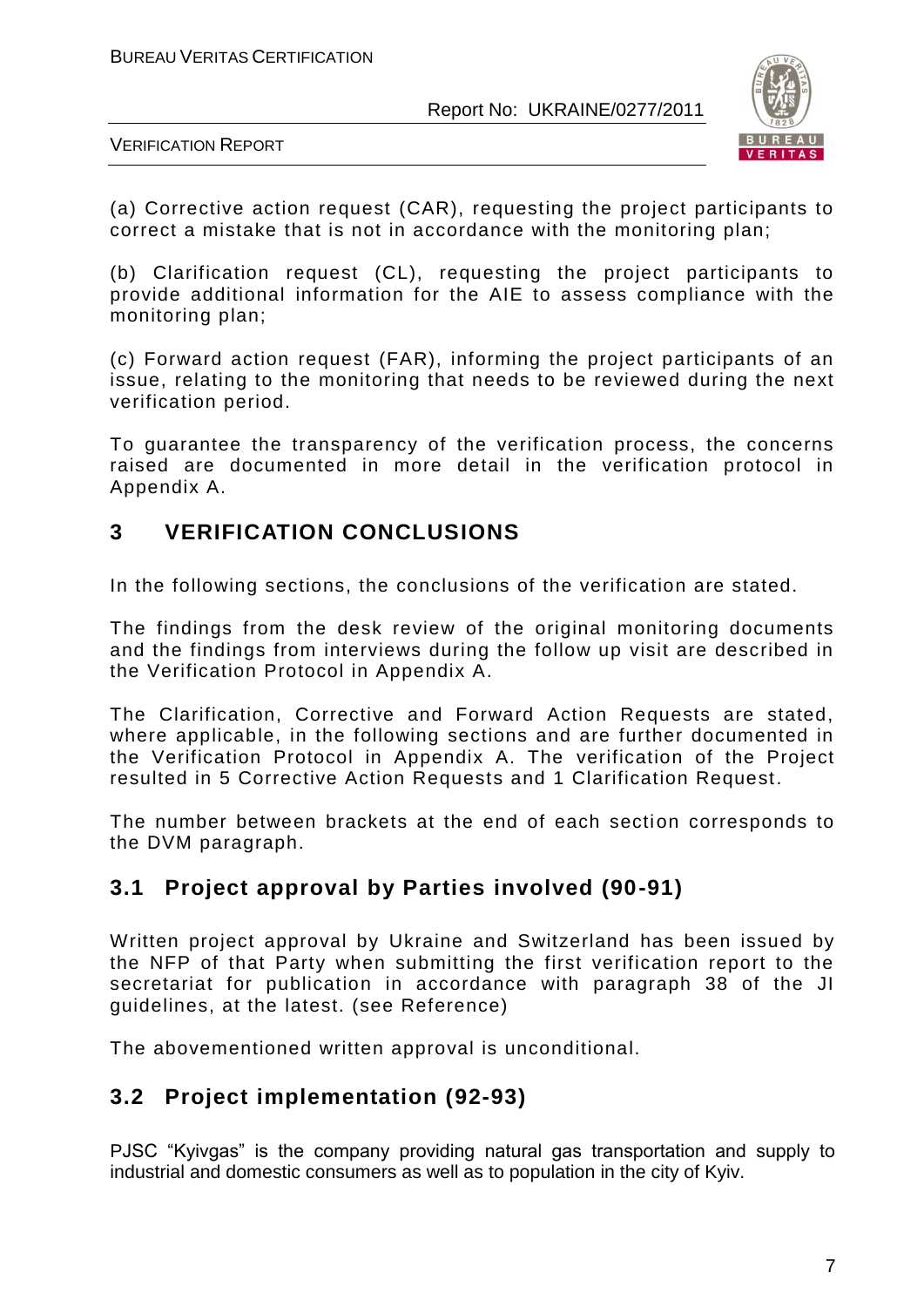

VERIFICATION REPORT

The structure of current gas transport rates regulated by the government does not include depreciation and investment needs of gas distribution enterprises, which does not ensure receipt of funds for performance of necessary repair works and modernization of gas networks, purchase of appropriate engineering equipment and components, and also results in increase of natural gas leakage at the objects of PJSC "Kyivgas".

Application of JI project mechanisms provided by Kyoto Protocol was planned before the beginning of implementation of this project.

Project activities include reduction of methane leakage which is the result of faulty sealing of ground and underground fittings implemented at the switch mechanisms (bolts, cocks, valves), flange and threaded joints of gas pipelines of PJSC "Kyivgas" in the amount of 60 613pieces.

Types and quantity of fittings are given in the Table 1:

| No.              | Type of devices (type of joint)                                                    |       |
|------------------|------------------------------------------------------------------------------------|-------|
|                  |                                                                                    | pcs.  |
| $\mathbf{1}$ .   | Shut-down devices in gas wells- block valves (flanged joint)                       | 6447  |
| $\overline{2}$ . | Ground shut-down devices - block valves (flanged joint)                            | 10451 |
| 3.               | Electrical insulating flanges (flanged joint)                                      | 22120 |
| 4.               | Underground shut-down devices of well-less plant - block valves<br>(flanged joint) | 3739  |
| 5.               | Ground shut-down devices - cocks (threaded joint)                                  | 17856 |
| In total         |                                                                                    | 60613 |

*Table 1. Quantity of fittings by type involved in the Project*

Within the scope of the project for repair of equipment, for the purpose of methane leakage elimination, modern compacting materials will be used, replacing service and repair practice based on rubberized asbestos fabric and rubber gaskets, and compacting padding made of cotton fibre with fat soakage and asbestos graphite filler. This practice does not give long-term effect, which leads to additional methane leakage. In addition to reduction of methane leakage, the project activity will lead to reduction of technical leaks of natural gas (and thus, to reduction of financial costs), and will contribute to improvement of environmental situation, to reduction of the risk of accidents, especially for in-house gas pressure regulators and overland gas pipelines. The project activity includes:

 Implementation of purposeful examination and technical maintenance (PETM) of all switch mechanisms (bolts, cocks, valves), flange and threaded joints – modern and the most economically effective practice, which allows not only detection of leaking areas, but also determination of leakage volume (i.e., potential volume of gas leakage reduction). This key information is required for substantiation of efficiency of repair works and priority choice of its objects, which is important under short financing for elimination of all leakages. This activity will include purchase and calibration of modern measuring equipment, appropriate training of employees, development of monitoring map for each switch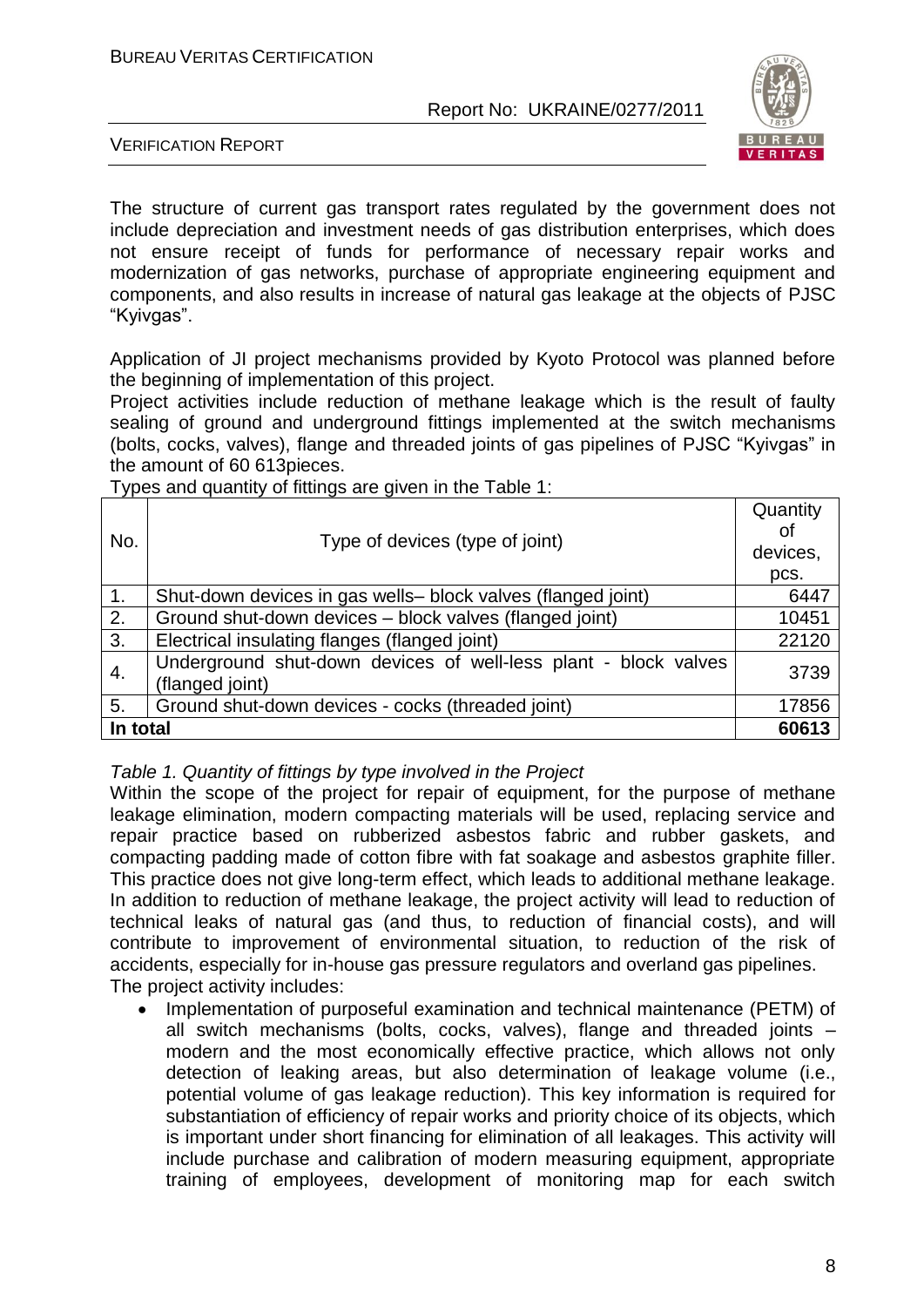

VERIFICATION REPORT

mechanism, flange and threaded joint of gas distribution network, with the list of all equipment components to be regularly examined, creation of leakage data collection and storage system, and implementation of internal audit and quality system for elimination and accounting of methane leakage.

- Detection and measurement of leakage: Monitoring system of leaks at all switch mechanisms (bolts, cocks, valves), flange and threaded joints, including eliminated leaks (repaired components of equipment). Monitoring will be done on a regular basis (once in four days or once per week – depending on the type of equipment) by specially trained staff. Each component will be checked according to the monitoring map, and detected leakage will be duly marked with individual number; gas leakage volumes will be measured and registered in the database.
- Elimination of all detected leakages: repairs of leaking equipment under this project will vary from replacement of gaskets and wedge valves, use of new compactors or sealing materials, to capital repairs and replacement of the equipment. Repaired equipment components will be regularly checked as a part of a standard monitoring program (see above) to make sure they have not become the source of leakage again.

Project activities include reduction of methane leakage which is the result of faulty sealing of ground and underground fittings implemented at the switch mechanisms (bolts, cocks, valves), flange and threaded joints of gas pipelines of PJSC "Kyivgas" in the amount of 60 613 pieces. Types and quantity of fittings are given in the PDD version 3.

During 2005 – 2010 years each of 60 613 switch mechanisms (bolts, cocks, valves), flange and threaded joints of gas pipelines of PJSC "Kyivgas" were reconstructed or repaired.

The tasks of current monitoring period (October 2010 – April 2011) is further accomplishment of purposeful examination and technical maintenance (PETM) of all switch mechanisms (bolts, cocks, valves), flange and threaded joints. Repaired since 2005 to 2009 years equipment components during current monitoring period regularly checked as a part of a standard monitoring program to make sure they have not become the source of leakage again.

According to Monitoring Plan in PDD version 3 the regular repairs оf the components are done once per year, technical maintenance – once per half year.

Methane leakage volumes received in the result of measurements on the repairing equipment of the gas pipeline of PJSC "Kyivgas" are not exceeding the methane leakage volumes, which was measured after the first repair of equipment.

The implementation status of the project is fully operational during the whole monitoring period, which is 01/10/2010 - 30/04/2011.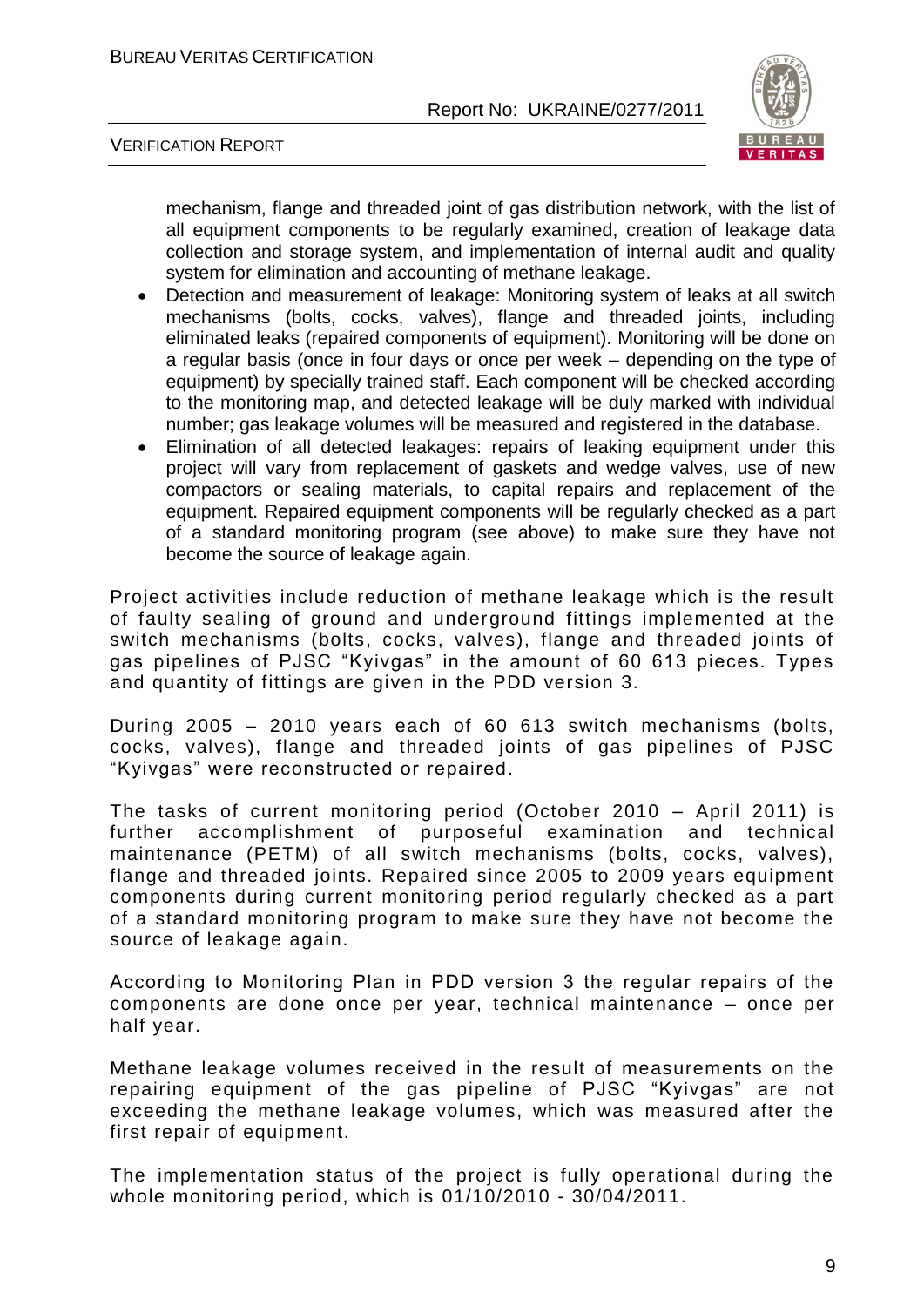

VERIFICATION REPORT

## **3.3 Compliance of the monitoring plan with the monitoring methodology (94-98)**

The monitoring occurred in accordance with the monitoring plan included in the PDD regarding which the determination has been deemed final and is so listed on the UNFCCC JI website.

For calculating the emission reductions or enhancements of net removals, key factors, influencing the baseline emissions or net removals and the activity level of the project and the emissions or removals as well as risks associated with the project were taken into account, as appropriate.

Data sources used for calculating emission reductions or enhancements of net removals are clearly identified, reliable and transparent.

Emission factors, including default emission factors, are selected by carefully balancing accuracy and reasonableness, and appropriately justified of the choice.

The calculation of emission reductions or enhancements of net removals is based on conservative assumptions and the most plausible scenarios in a transparent manner.

## **3.4 Revision of monitoring plan (99-100)**

Not applicable.

## **3.5 Data management (101)**

Control and monitoring system consists of three parts:

1) Measurements of methane leakage value before the rehabilitation (hermetization) of the object;

2) Measurements of methane leakage value after the rehabilitation (hermetization) of the object;

3) Archiving and processing of obtained results.

To measure leakage volume of natural gas it was decided to use the method based on the Calibrated Bag Technology described in the approved baseline strategy AM0023 "Reduction of natural gas leakage at compressor and gas distribution stations of main gas lines". One of the problems incurred by using this method is difficult accounting of the volume of the valves measurements are done on, and of the initial air volume upon determination of gas volume received in the bag.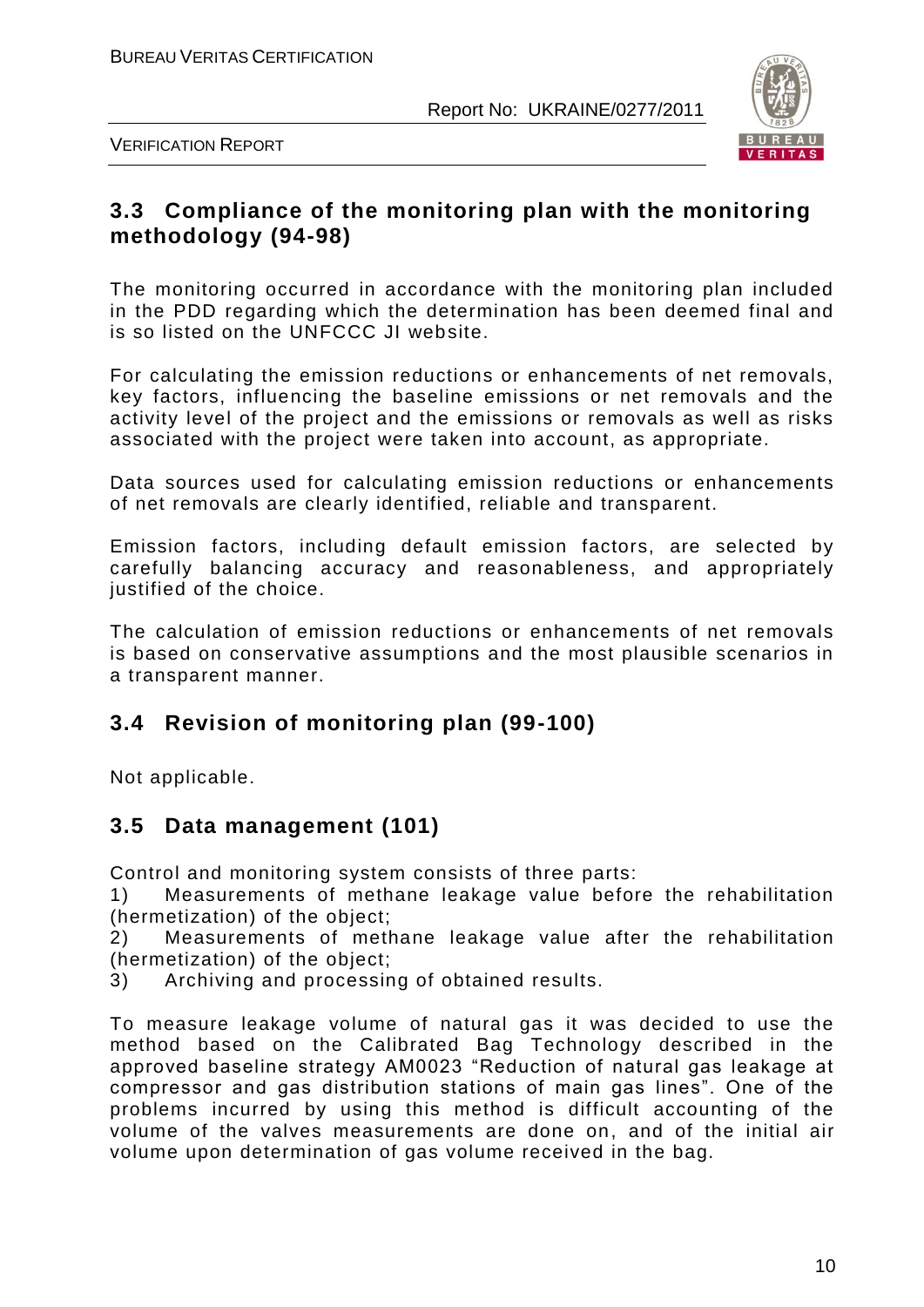

VERIFICATION REPORT

In order to ensure successful implementation of a project and the credibility and verifiability of the emissions reductions achieved, the project must have a well-defined management and operational system.

According to distribution of duties between the parties of the project the organization of monitoring measurements of leaks of methane on flanged, threaded joints and shut-down devices of the PJSC "Kiyvgas" equipment is incurred by company VEMA S.A. With that end in view company VEMA S.A. concludes corresponding contracts with other companies on carrying out of such monitoring measurements. Thus, direct monitoring measurements are spent by the personnel of these companies, but at presence and at control of representatives of PJSC "Kiyvgas" and company VEMA S.A. At carrying out of monitoring measurements the parties of the project co-ordinate the activity through working group specially created in at PJSC "Kiyvgas". Data of monitoring measurements of leaks is fixed and in the electronic form transfer to participants of the project for their further processing, carrying out of calculations and storage.

#### *Operational team*

Coordination of work of all departments and services of PJSC "Kyivgas" concerning project implementation is done by specially created Working team. Renewed structure of Working team is approved by the order № 179 акщь 04.05.2011 of the Chairman of the Board of PJSC "Kyivgas" Gorovoy S.A. The structure of Working team is shown on the Picture 1.



*Pic. 1. Structure of Working team*.

Head of working team Bernatskiy B.E. is responsible for general management of the project and coordination of all actions of the parties,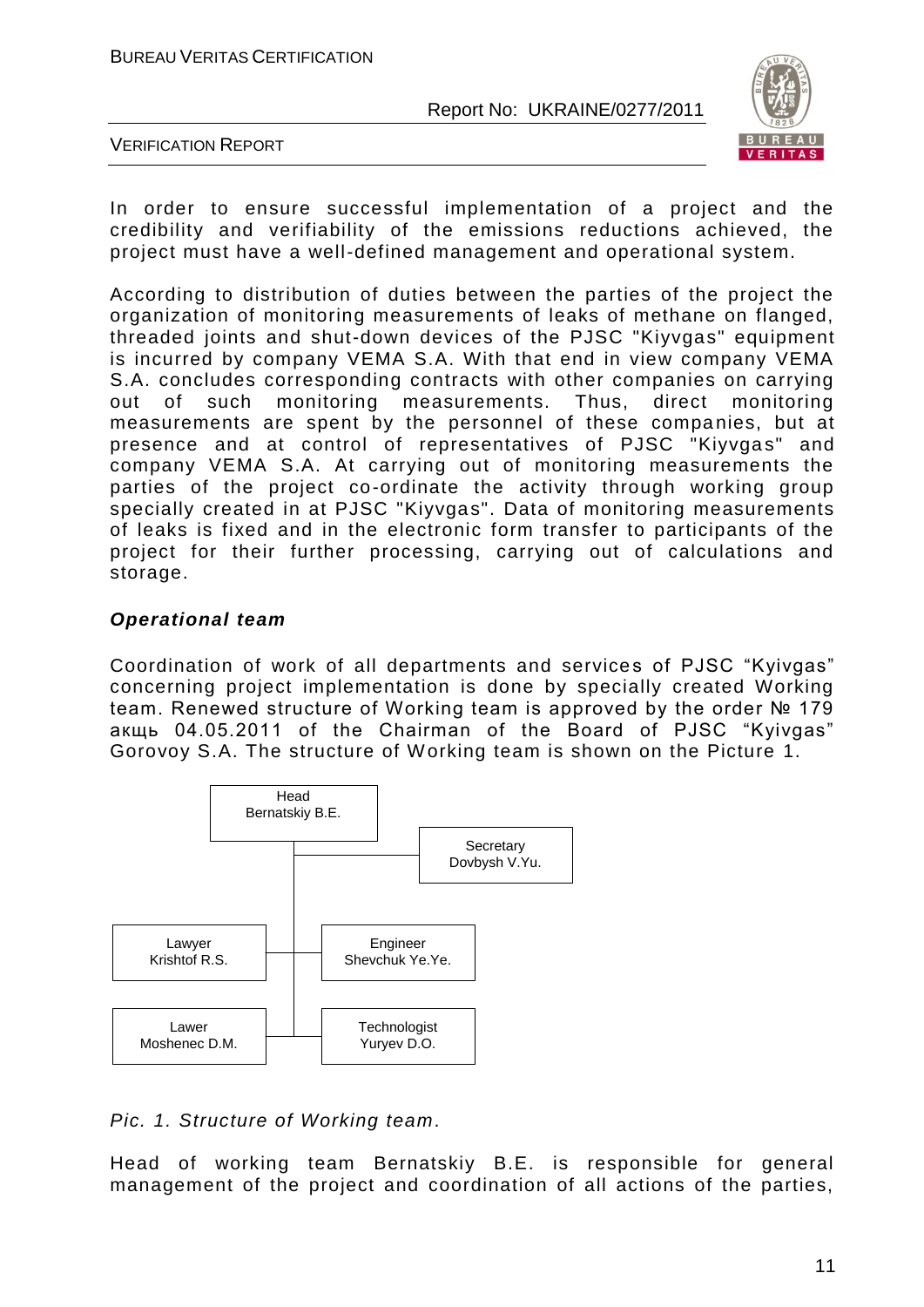

VERIFICATION REPORT

determines plan of measures under the Project and scope of resources required. Yuryev D.O. coordinates collection of all information provided for by monitoring plan, and makes all necessary calculations. Archiving of all received information in the result of measurements and settlements is done under guidance of Dovbysh V.Yu. Technical maintenance of the Project is carried out by Shevchuk Ye.Ye. Legal support of the Project is carried out by Krishtof P.S. and Moshenec D.M.

Operating repair (once a year) and maintenance service (once a half year) flanged, threaded joints and shut-down devices, according to distribution of duties between the project parties, carries out by PJSC "Kiyvgas".

#### *Environmental impact*

No environmental and social indicators are defined in the mon itoring plan. The auditor team on site met a sample of local stakeholders. They expressed their deep appreciations for the project. As the project has brought sustainable development in to Kyiv city by means of implementation of activities for natural gas leaks reduction as well as improving of living comfort for population through improving of gas supply quality and safety, it will also have positive environmental impact.

## **3.6 Verification regarding programs of activities (102-110)**

Not applicable.

## **4 VERIFICATION OPINION**

Bureau Veritas Certification has performed the 4<sup>th</sup> periodic for the period of 01/10/2010 - 30/04/2011 verification of the " Reduction of Methane Emissions at Flanged, Threaded Joints and Shut-down Devices of OJSC "Kyivgas" Equipment" Equipment" located in Kyiv, Ukraine, which applies the JI Specific Approach. The verification was performed on the basis of UNFCCC criteria and host country criteria and also on the criteria given to provide for consistent project operations, monitoring and reporting.

The verification consisted of the following three phases: i) desk review of the project design and the baseline and monitoring plan; ii) follow -up interviews with project stakeholders; iii) resolution of outstanding issues and the issuance of the final verification report and opinion.

The management of Vema S.A. is responsible for the preparation of the GHG emissions data and the reported GHG emissions reductions of the project on the basis set out within the project Monitoring and Verification Plan indicated in the final PDD version 03. The development and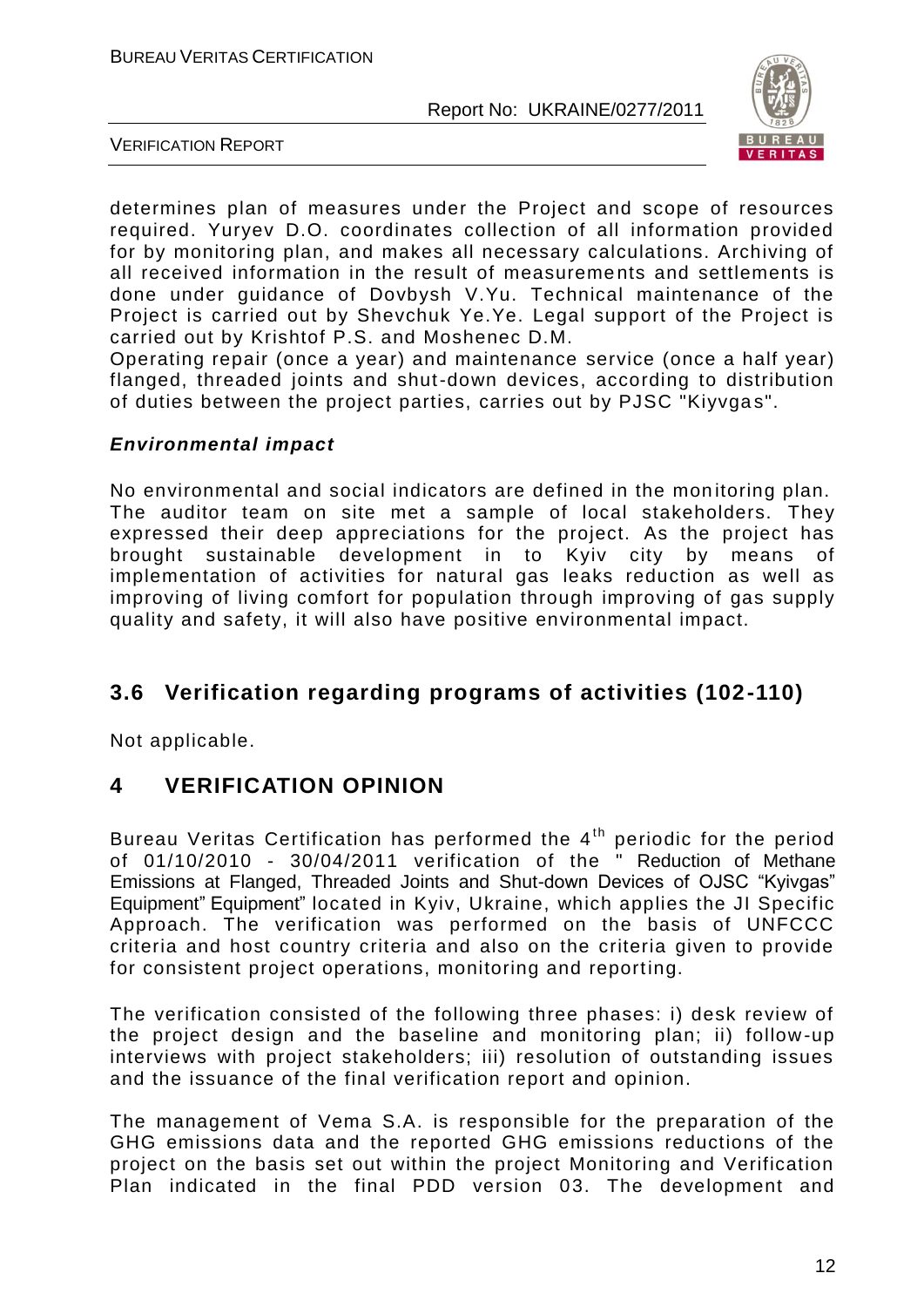

VERIFICATION REPORT

maintenance of records and reporting procedures in accordance with that plan, including the calculation and determination of GHG emission reductions from the project, is the responsibility of the management of the project.

Bureau Veritas Certification verified the Project Monitoring Report version 02 for the reporting period as indicated below. Bureau Veritas Certification confirms that the project is implemented as per determined changes. Installed equipment being essential for generating emission reduction runs reliably and is calibrated appropriately. The monitoring system is in place and the project is generating GHG emission reductions.

Bureau Veritas Certification can confirm that the GHG emission reduction is calculated without material misstatements. Our opinion relates to the project"s GHG emissions and resulting GHG emissions reductions reported and related to the approved project baseline and monitoring, and its associated documents. Based on the information we have seen and evaluated, we confirm the following statement:

Reporting period: From 01/10/2010 to 30/04/2011

| Baseline emissions         | : 693 569 | t CO <sub>2</sub> equivalents. |
|----------------------------|-----------|--------------------------------|
| Project emissions          | : 41055   | t CO <sub>2</sub> equivalents. |
| <b>Emission Reductions</b> | :652514   | t CO <sub>2</sub> equivalents. |

Emission Reductions (01.10.2010-31.12.2010): 283 166 t CO<sup>2</sup> equivalents. Emission Reductions (01.01.2011-30.04.2011): 369 348 t CO<sup>2</sup> equivalents.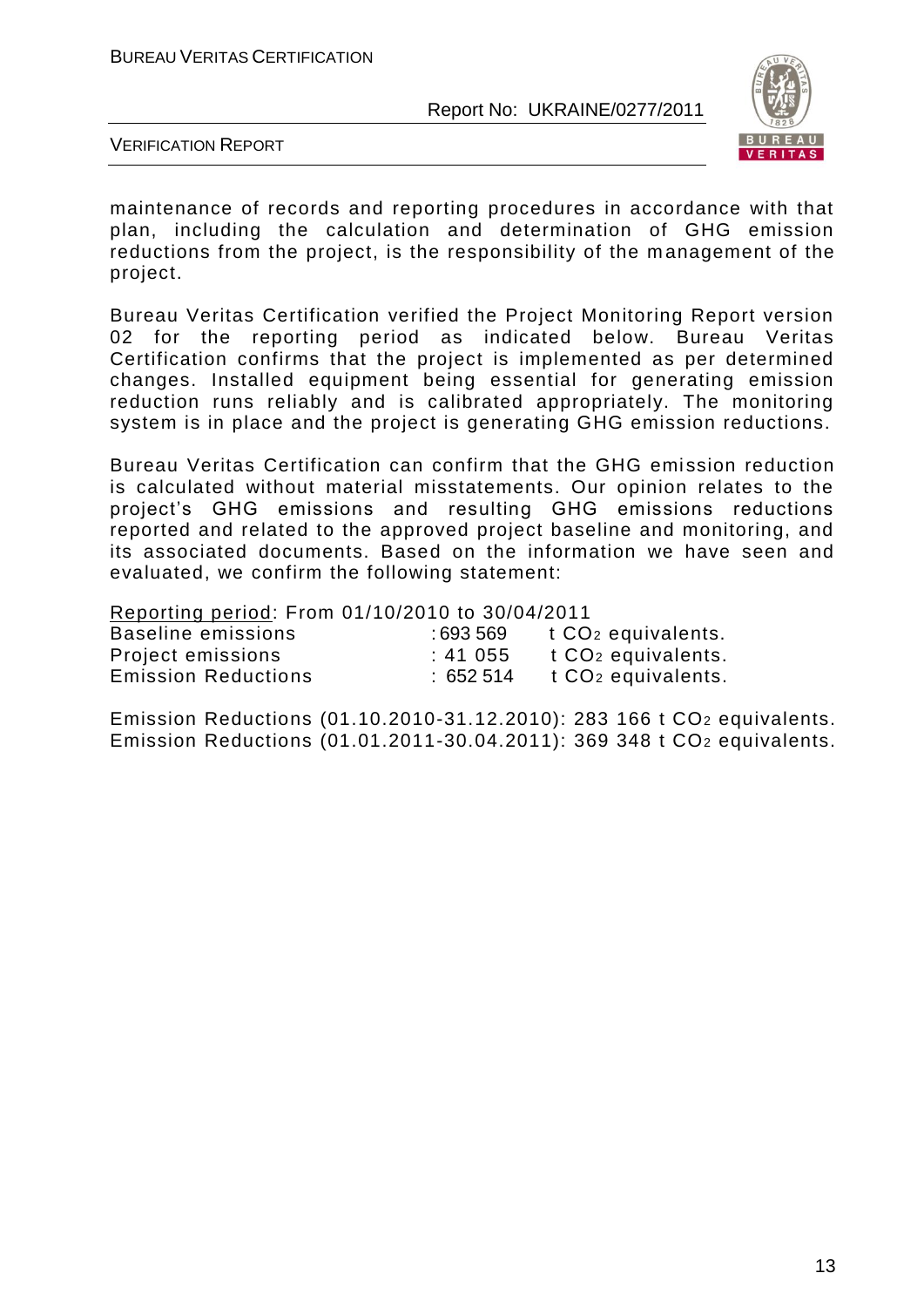

VERIFICATION REPORT

## **5 REFERENCES**

#### **Category 1 Documents:**

Documents provided by Vema S.A. that relate directly to the GHG components of the project.

- /1/ PDD, version 03, as of July 7, 2010
- /2/ Monitoring Report, version 01, dated 05.05.2011
- /3/ Monitoring Report, version 02, dated 07.05.2011
- /4/ Determination Report of Bureau Veritas Certification Holding SAS dated 08.07.2010
- /5/ Verification Report on early credits of Bureau Veritas Certification Holding SAS dated 03.08.2010
- /6/ Verification Report of Bureau Veritas Certification Holding SAS dated 03.08.2010
- /7/ Verification Report of Bureau Veritas Certification Holding SAS dated 03.08.2010
- /8/ Letter of Approval, National Environmental Investment Agency of Ukraine, No. 1121/23/7as of 28.07.2010.
- /9/ Letter of Approval, Swiss Federal Office for the Environment J294-0463 as of 23.07. 2010

#### **Category 2 Documents:**

Background documents related to the design and/or methodologies employed in the design or other reference documents.

- /1/. An Order on Working Team creation
- /2/. Prevailing investment agreement considering JI project
- /3/. Register of shut-down devices, flanged and threaded joints, where the reductions measurement was conducted
- /4/. Recommendations for monitoring of methane emission reduction at flanged, threaded joints and shut-down devices of OJSC "Kyivgas" equipment, elaborated by VEMA S.A.
- /5/. Acts of state calibration of meters for 2005, 2006, 2007, 2008, 2009:
	- $\circ$  Portable gas analyzer EX-TEX<sup>®</sup> SR5
	- <sup>o</sup> Mercury temperature meter of glass type ТЛ4
- /6/. Photos of measurement taken at the shut-down device wedge-gate valve at the address: Kyiv, Nemanska Str., 4, reg. No. 8297, code: 02-0191-03
- /7/. Photos of measurement taken at the flanged joint at the address: Kyiv, Lyubomyrska Str., 15, reg. No. 27847, code: 03-0633-25
- /8/. Photos of measurement taken at the flanged valve at the address: Kyiv, Mashynobudivelnykiv Str., 5, reg. No. 28658, code: 03-0676-05
- /9/. Photos of measurement taken at the flanged valve at the address: Kyiv, Mashynobudivelnykiv Str., 8, code: 03-0676-14
- /10/. Photo of portable gas analyzer  $EX-TEX^{\circledast}$  SR5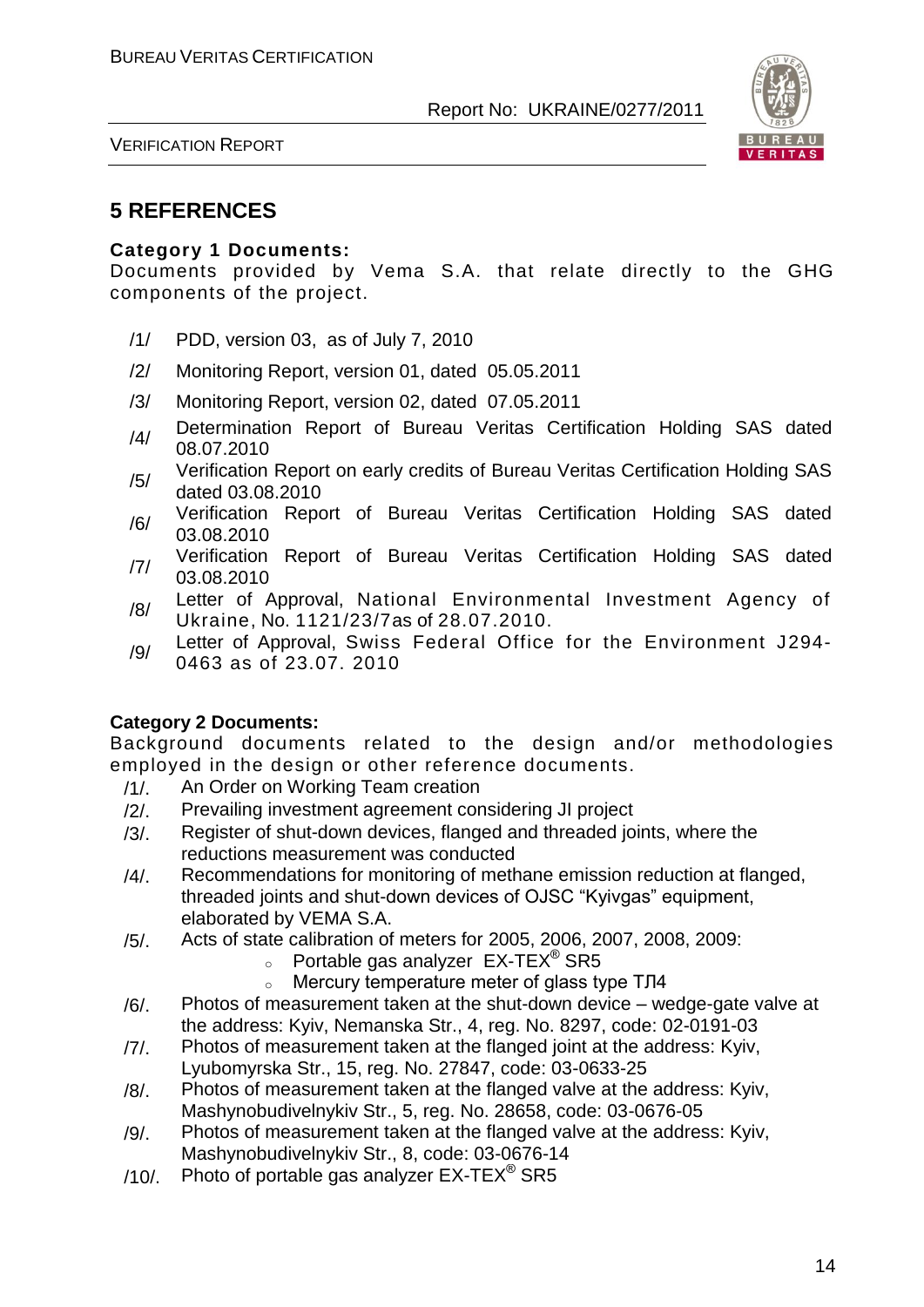



- /11/. Passport of portable gas analyzer  $EX-TEX^{\circledast}$  SR5
- /12/. Passport of mercury temperature meter of glass type ТЛ4
- /13/. Passport of manometer Д-59Н-100-1.0 6 kPa
- /14/. Passport of timer «СОС пр-2б-2»
- /15/. Order on providing changes to the working group for implementation of the projects aimed at green house gases amount reduction dated 4<sup>th</sup> of May 2011, PJSC «Kyivgas»

#### **Persons interviewed:**

List persons interviewed during the verification or persons that contributed with other information that are not included in the documents listed above.

- /1/ Bernatskyy B.Ye. Chief engineer of OJSC "Kyivgas"
- $/2$  Shevchuk Ye. Ye. head engineer of the working team
- /3/ Dovbysh V.Yu. secretary of the working team
- $/4/$  Yuryev D.O. technologist of the working team
- /5/ Gladkyi O.M. head of the working team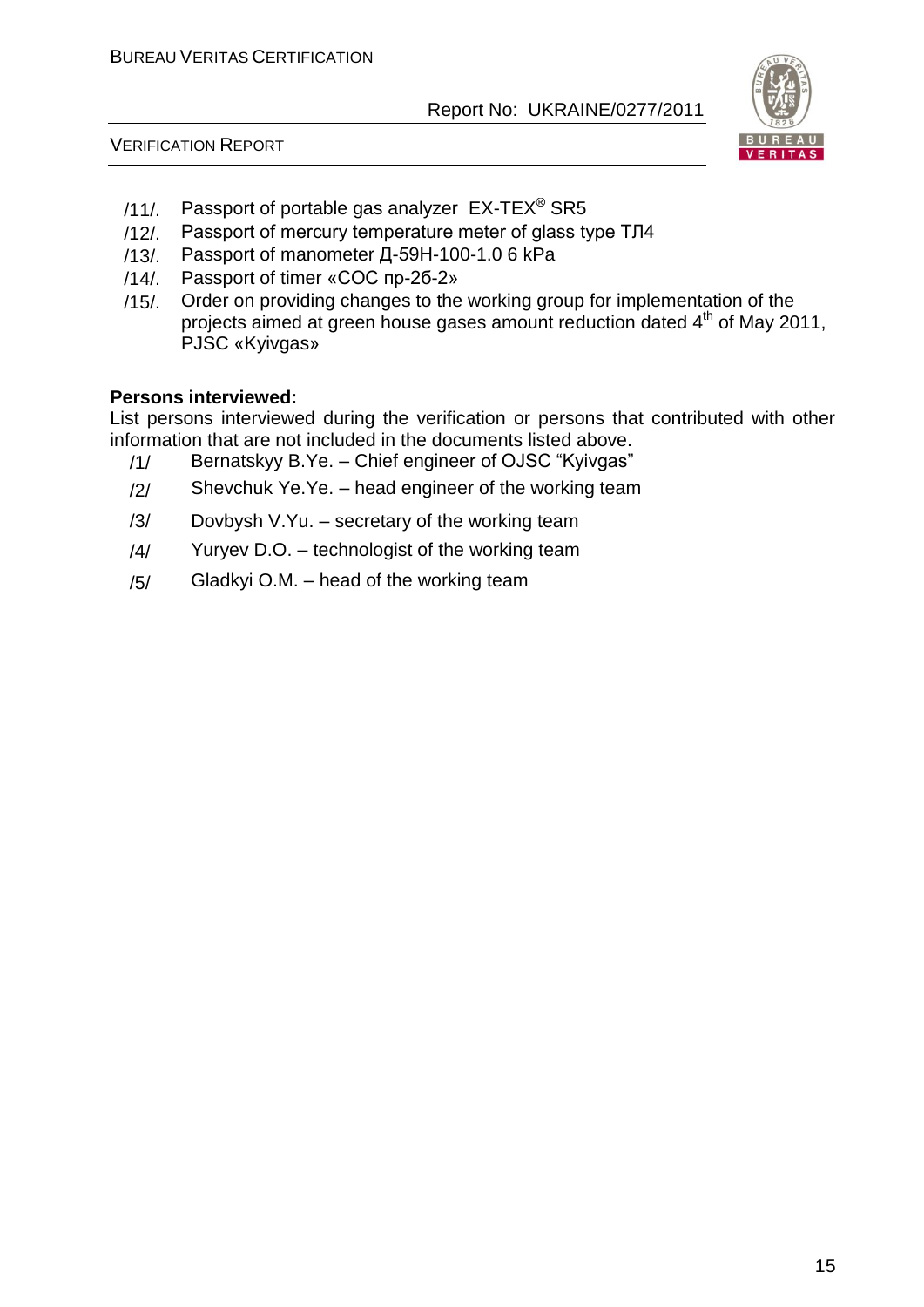

#### VERIFICATION REPORT

#### **VERIFICATION PROTOCOL**

**Check list for verification, according to the JOINT IMPLEMENTATION DETERMINATION AND VERIFICATION MANUAL (Version 01)**

| <b>DVM</b><br><b>Paragraph</b> | <b>Check Item</b>                                                                                                                                                                                                                                                                | Initial finding                                                                                                                                                                                                                                          | <b>Action requested to</b><br>project<br>participants | <b>Review of project</b><br>Participants' action | <b>Conclusion</b> |
|--------------------------------|----------------------------------------------------------------------------------------------------------------------------------------------------------------------------------------------------------------------------------------------------------------------------------|----------------------------------------------------------------------------------------------------------------------------------------------------------------------------------------------------------------------------------------------------------|-------------------------------------------------------|--------------------------------------------------|-------------------|
|                                | <b>Project approvals by Parties involved</b>                                                                                                                                                                                                                                     |                                                                                                                                                                                                                                                          |                                                       |                                                  |                   |
| 90                             | Has the NFPs of at least one Party involved,  <br>other than the host Party, issued a written<br>project approval when submitting the first<br>verification report to the secretariat for<br>publication in accordance with paragraph 38<br>of the JI guidelines, at the latest? | The project<br>has<br>been<br>approved by both NFPs.<br>The Letters of Approval<br>were presented to the<br>verification team. Letters of<br>Approval by both Parties<br>were submitted to<br>the<br>secretariat on the<br>final<br>determination stage. | N/a                                                   | N/a                                              | OK                |
| 91                             | Are all the written project approvals by<br>Parties involved unconditional?                                                                                                                                                                                                      | Yes, all the written project<br>by<br>approvals<br>Parties<br>involved are unconditional.                                                                                                                                                                | N/a                                                   | N/a                                              | OK                |
| <b>Project implementation</b>  |                                                                                                                                                                                                                                                                                  |                                                                                                                                                                                                                                                          |                                                       |                                                  |                   |
| 92                             | Has the project been implemented in<br>accordance with the PDD regarding which<br>the determination has been deemed final and<br>is so listed on the UNFCCC JI website?                                                                                                          | Yes, the project has been<br>implemented<br>accordance with the PDD,<br>which is listed on the<br>UNFCCC JI website.<br>Project activities include<br>reduction<br>methane<br>of<br>leakage which is the result<br>of faulty sealing of ground           |                                                       | Issue is closed.                                 | OK                |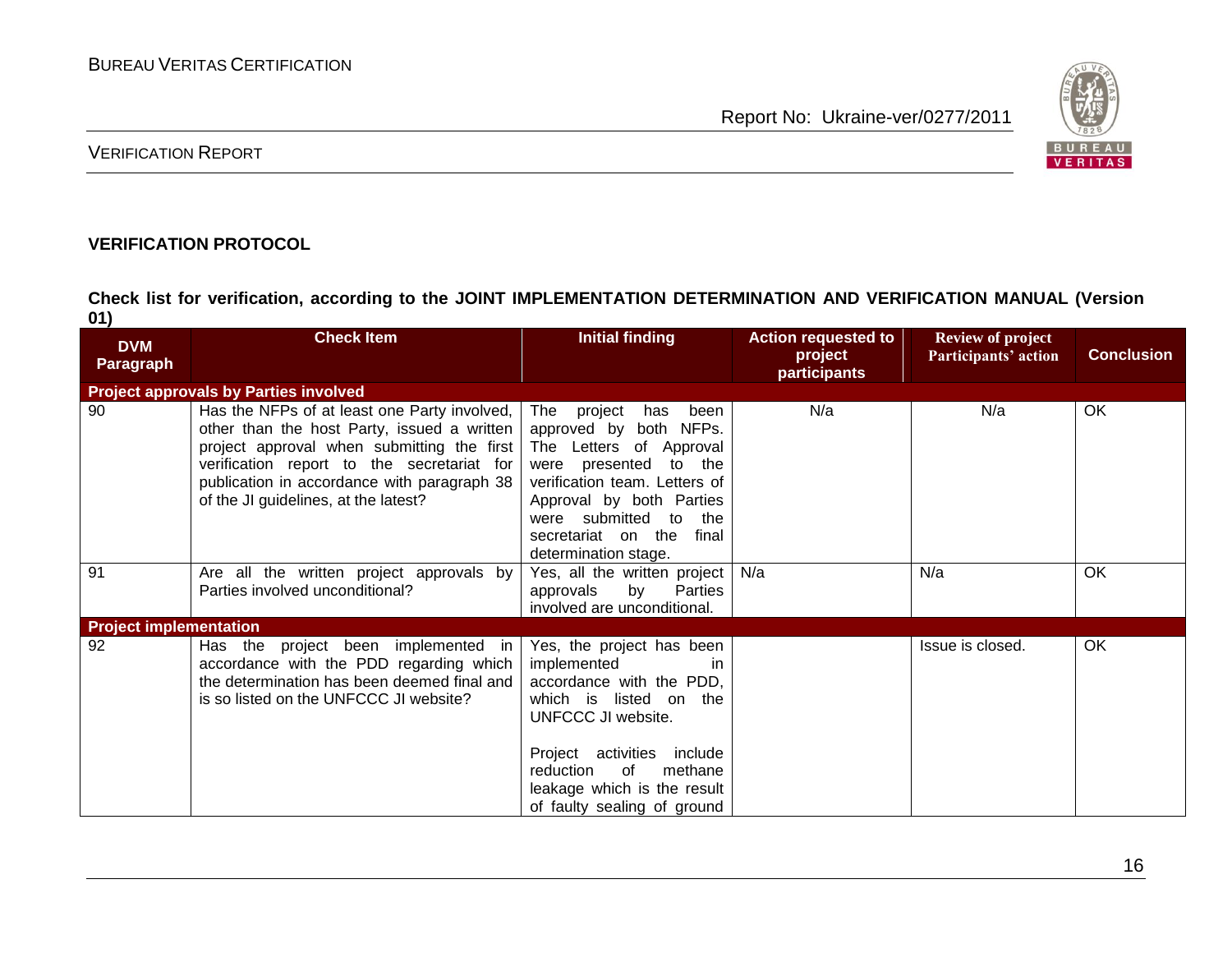

| <b>DVM</b><br>Paragraph | <b>Check Item</b> | <b>Initial finding</b>          | <b>Action requested to</b><br>project<br>participants | <b>Review of project</b><br>Participants' action | <b>Conclusion</b> |
|-------------------------|-------------------|---------------------------------|-------------------------------------------------------|--------------------------------------------------|-------------------|
|                         |                   | and underground fittings        |                                                       |                                                  |                   |
|                         |                   | implemented at the switch       |                                                       |                                                  |                   |
|                         |                   | mechanisms (bolts, cocks,       |                                                       |                                                  |                   |
|                         |                   | valves), flange<br>and          |                                                       |                                                  |                   |
|                         |                   | threaded joints of gas          |                                                       |                                                  |                   |
|                         |                   | pipelines of PJSC "Kyivgas"     |                                                       |                                                  |                   |
|                         |                   | in the amount of 60 613         |                                                       |                                                  |                   |
|                         |                   | pieces. Types and quantity      |                                                       |                                                  |                   |
|                         |                   | of fittings are given in the    |                                                       |                                                  |                   |
|                         |                   | PDD version 3.                  |                                                       |                                                  |                   |
|                         |                   | During $2005 - 2009$ years      |                                                       |                                                  |                   |
|                         |                   | each of 60 613 switch           |                                                       |                                                  |                   |
|                         |                   | mechanisms (bolts, cocks,       |                                                       |                                                  |                   |
|                         |                   | valves),<br>flange<br>and       |                                                       |                                                  |                   |
|                         |                   | threaded joints of gas          |                                                       |                                                  |                   |
|                         |                   | pipelines of PJSC "Kyivgas"     |                                                       |                                                  |                   |
|                         |                   | were<br>reconstructed<br>or     |                                                       |                                                  |                   |
|                         |                   | repaired.                       |                                                       |                                                  |                   |
|                         |                   | The tasks of current            |                                                       |                                                  |                   |
|                         |                   | monitoring period (October      |                                                       |                                                  |                   |
|                         |                   | $2010 -$ April 2011) is further |                                                       |                                                  |                   |
|                         |                   | accomplishment<br>0f            |                                                       |                                                  |                   |
|                         |                   | purposeful examination and      |                                                       |                                                  |                   |
|                         |                   | technical<br>maintenance        |                                                       |                                                  |                   |
|                         |                   | (PETM) of all switch            |                                                       |                                                  |                   |
|                         |                   | mechanisms (bolts, cocks,       |                                                       |                                                  |                   |
|                         |                   | valves),<br>flange<br>and       |                                                       |                                                  |                   |
|                         |                   | threaded joints. Repaired       |                                                       |                                                  |                   |
|                         |                   | since 2005 to 2009 years        |                                                       |                                                  |                   |
|                         |                   | equipment<br>components         |                                                       |                                                  |                   |
|                         |                   | during current monitoring       |                                                       |                                                  |                   |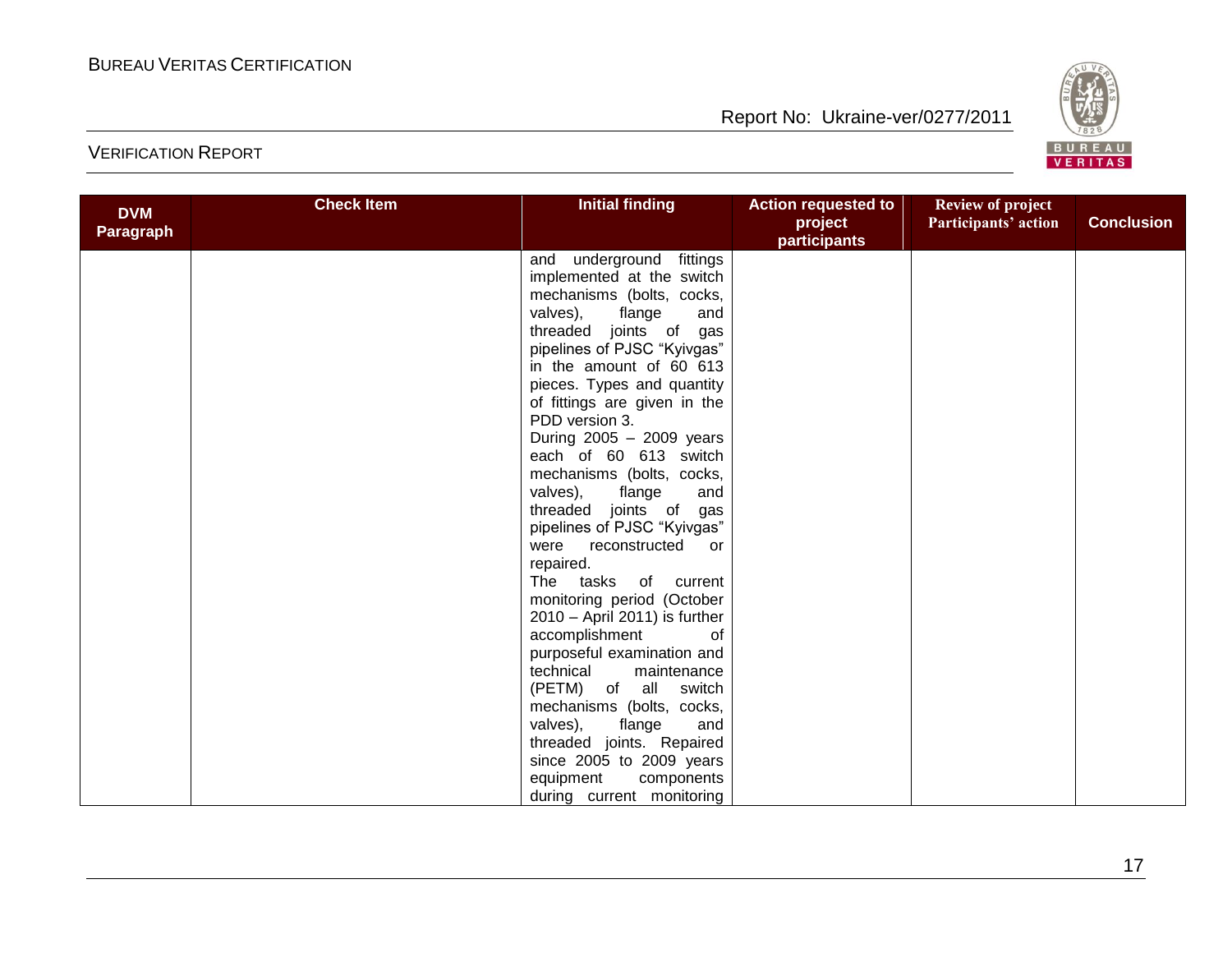

| <b>DVM</b><br><b>Paragraph</b> | <b>Check Item</b>                                                                                                                                                                                  | <b>Initial finding</b>                                                                                                                                                                                                                                                                                                                                                                                                                                                                                                                                              | <b>Action requested to</b><br>project<br>participants                                                                  | <b>Review of project</b><br>Participants' action | <b>Conclusion</b> |
|--------------------------------|----------------------------------------------------------------------------------------------------------------------------------------------------------------------------------------------------|---------------------------------------------------------------------------------------------------------------------------------------------------------------------------------------------------------------------------------------------------------------------------------------------------------------------------------------------------------------------------------------------------------------------------------------------------------------------------------------------------------------------------------------------------------------------|------------------------------------------------------------------------------------------------------------------------|--------------------------------------------------|-------------------|
|                                |                                                                                                                                                                                                    | period regularly checked as<br>a part of a standard<br>monitoring program<br>to<br>make sure they have not<br>become the source of<br>leakage again.<br>According to Monitoring<br>Plan in PDD version 3 the<br>regular repairs of the<br>components are done once<br>technical<br>year,<br>per<br>maintenance - once per<br>half year.<br>CAR 1. Please<br>define<br>whether monitoring period<br>01.10.2010-31.03.2011<br>is<br>or 30.03.2011. Clarify and<br>correct.<br>CAR 2. Commenting project<br>activity please<br>indicate<br>specific monitoring period. | CAR 1. Monitoring<br>period is 01.10.2010-<br>30.04.2011. MR is<br>corrected.<br>CAR 2. Corrected in<br>MR version 02. |                                                  |                   |
| 93                             | What is the status of operation of the project<br>during the monitoring period?                                                                                                                    | Project<br>has<br>been<br>operational for the whole<br>monitoring period, which is<br>$01.10.2010 - 30.04.2011.$                                                                                                                                                                                                                                                                                                                                                                                                                                                    | N/a                                                                                                                    | N/a                                              | OK                |
|                                | <b>Compliance with monitoring plan</b>                                                                                                                                                             |                                                                                                                                                                                                                                                                                                                                                                                                                                                                                                                                                                     |                                                                                                                        |                                                  |                   |
| 94                             | Did the monitoring occur in accordance with<br>the monitoring plan included in the PDD<br>regarding which the determination has been<br>deemed final and is so listed on the UNFCCC<br>JI website? | Yes, the monitoring occured<br>in accordance with the<br>monitoring plan included in<br>the PDD regarding which<br>the determination has been                                                                                                                                                                                                                                                                                                                                                                                                                       |                                                                                                                        |                                                  | OK                |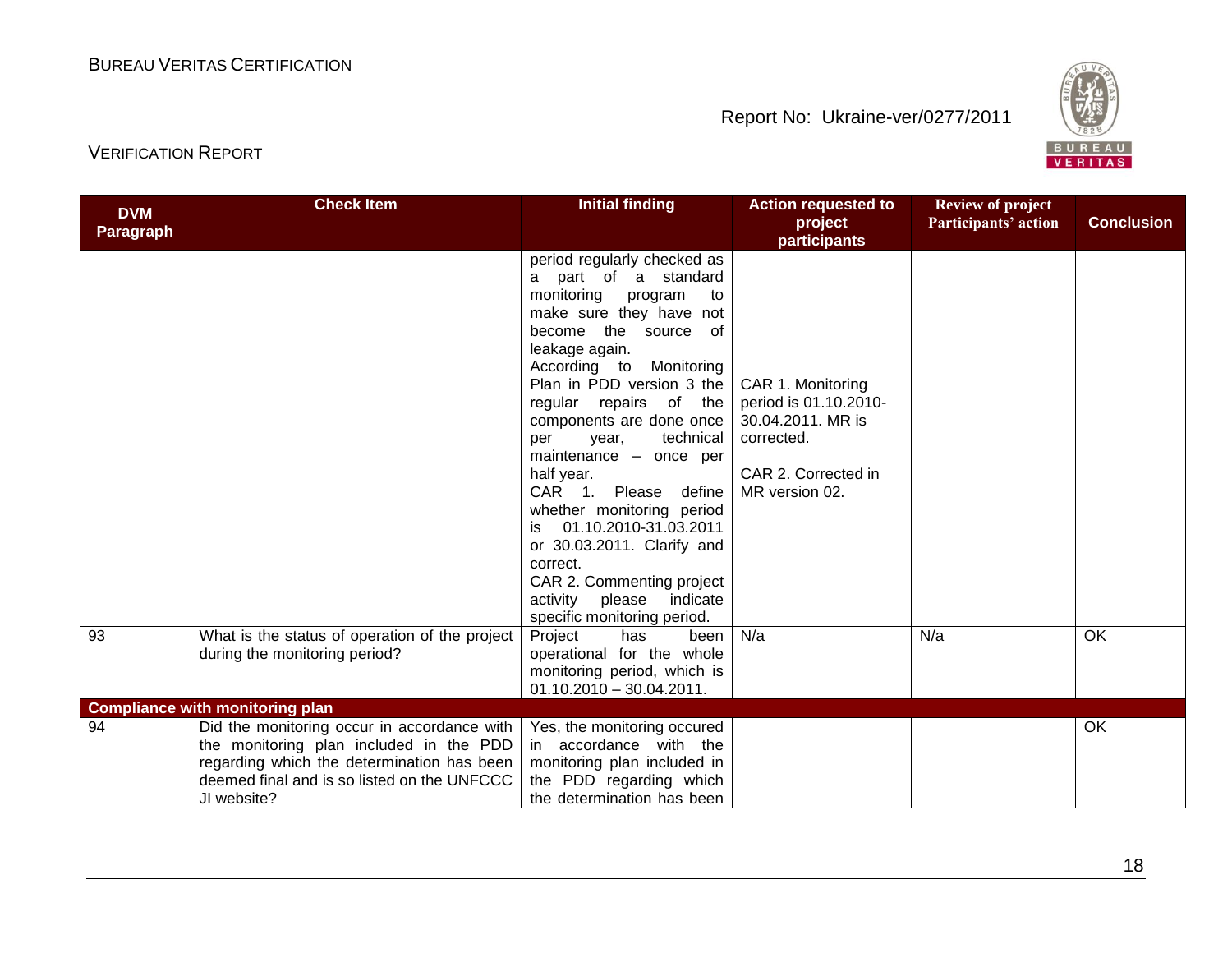

| <b>DVM</b><br>Paragraph | <b>Check Item</b>                                                                                                                                                                                                                                                                                                                                                    | <b>Initial finding</b>                                                                                                                                                                                                                                                                                                                                                                                                                     | <b>Action requested to</b><br>project                                                                                                            | <b>Review of project</b><br>Participants' action | <b>Conclusion</b> |
|-------------------------|----------------------------------------------------------------------------------------------------------------------------------------------------------------------------------------------------------------------------------------------------------------------------------------------------------------------------------------------------------------------|--------------------------------------------------------------------------------------------------------------------------------------------------------------------------------------------------------------------------------------------------------------------------------------------------------------------------------------------------------------------------------------------------------------------------------------------|--------------------------------------------------------------------------------------------------------------------------------------------------|--------------------------------------------------|-------------------|
|                         |                                                                                                                                                                                                                                                                                                                                                                      | deemed final and is so<br>listed on the UNFCCC JI<br>website.<br>CAR 5. According to<br>determined PDD version 3<br>ERUs for the monitoring<br>period were supposed to be<br>654 579 tCO2e but MR<br>version 1 showed ERUs<br>652514<br>amount<br>as<br>tCO <sub>2</sub> e.<br>Clarify<br>the                                                                                                                                              | participants<br>Difference in the ERUs<br>be<br>amount<br>can<br>explained by the fact<br>that data in PDD is<br>forecasted and in MR<br>actual. | The issue is closed.                             |                   |
| 95(a)                   | For calculating the emission reductions or<br>enhancements of net removals, were key<br>factors, e.g. those listed in 23 (b) (i)-(vii)<br>above, influencing the baseline emissions or<br>net removals and the activity level of the<br>project and the emissions or removals as well<br>as risks associated with the project taken into<br>account, as appropriate? | difference.<br>Yes, for<br>calculating<br>the  <br>emission<br>reductions<br>or<br>enhancements<br>of<br>net<br>removals, key factors, e.g.<br>those listed in 23 (b) (i)-(vii)<br>above,<br>influencing<br>the<br>baseline emissions or net<br>removals and the activity<br>level of the project and the<br>emissions or removals as<br>well as risks associated<br>with the project were taken<br>into<br>account,<br>as<br>appropriate. | N/a                                                                                                                                              | N/a                                              | <b>OK</b>         |
| 95(b)                   | Are data sources used for calculating<br>emission reductions or enhancements of net<br>removals clearly identified, reliable and<br>transparent?                                                                                                                                                                                                                     | Yes, data sources used for<br>calculating<br>emission<br>reductions<br>or<br>enhancements<br>of<br>net<br>clearly<br>removals<br>are                                                                                                                                                                                                                                                                                                       | N/a                                                                                                                                              | N/a                                              | OK                |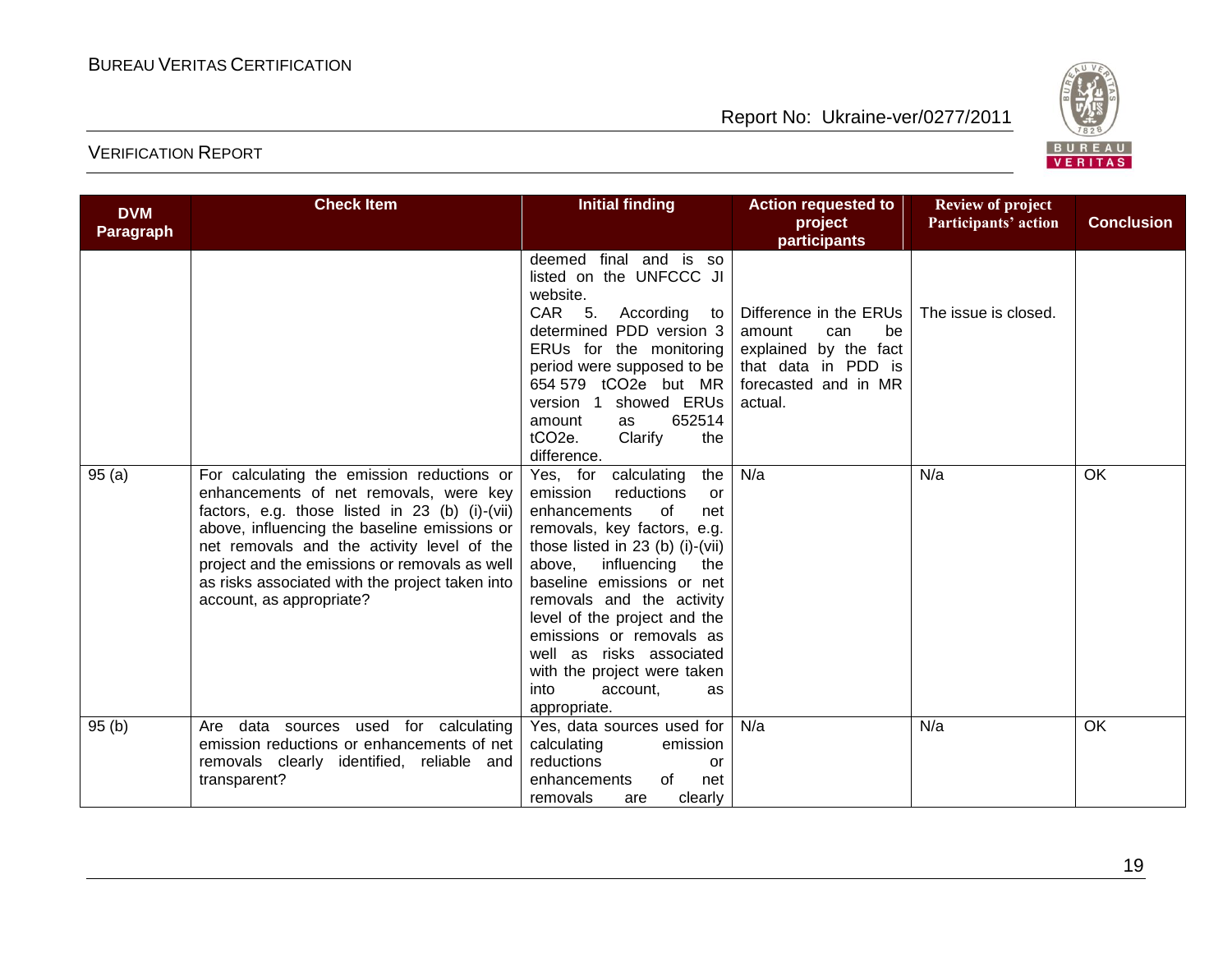

| <b>DVM</b>        | <b>Check Item</b>                                                                                                                                                                                                                                                                                                             | <b>Initial finding</b>                                                                                                                                                                                                                                                                                                 | <b>Action requested to</b><br>project | <b>Review of project</b><br>Participants' action | <b>Conclusion</b> |
|-------------------|-------------------------------------------------------------------------------------------------------------------------------------------------------------------------------------------------------------------------------------------------------------------------------------------------------------------------------|------------------------------------------------------------------------------------------------------------------------------------------------------------------------------------------------------------------------------------------------------------------------------------------------------------------------|---------------------------------------|--------------------------------------------------|-------------------|
| <b>Paragraph</b>  |                                                                                                                                                                                                                                                                                                                               |                                                                                                                                                                                                                                                                                                                        | participants                          |                                                  |                   |
|                   |                                                                                                                                                                                                                                                                                                                               | identified,<br>reliable<br>and<br>transparent                                                                                                                                                                                                                                                                          |                                       |                                                  |                   |
| 95(c)             | emission factors, including default<br>Are<br>emission factors, if used for calculating the<br>emission reductions or enhancements of net<br>removals, selected by carefully balancing<br>and<br>accuracy<br>reasonableness,<br>and<br>appropriately justified of the choice?                                                 | emission<br>factors,<br>Yes,<br>including default emission<br>factors, that are used for<br>calculating the emission<br>reductions<br>or<br>enhancements<br>of<br>net<br>removals, are selected by<br>carefully<br>balancing<br>accuracy<br>and<br>reasonableness,<br>and<br>appropriately justified of the<br>choice. | N/a                                   | N/a                                              | OK                |
|                   | Applicable to JI SSC projects only                                                                                                                                                                                                                                                                                            |                                                                                                                                                                                                                                                                                                                        |                                       |                                                  |                   |
| 96                | Is the relevant threshold to be classified as JI<br>SSC project not exceeded during the<br>monitoring period on an annual average<br>basis?<br>If the threshold is exceeded, is the maximum<br>emission reduction level estimated in the<br>PDD for the JI SSC project or the bundle for<br>the monitoring period determined? | N/a                                                                                                                                                                                                                                                                                                                    | N/a                                   | N/a                                              | N/a               |
|                   | Applicable to bundled JI SSC projects only                                                                                                                                                                                                                                                                                    |                                                                                                                                                                                                                                                                                                                        |                                       |                                                  |                   |
| 97(a)             | Has the composition of the bundle not $\big  N/a$<br>changed from that is stated in F-JI-<br>SSCBUNDLE?                                                                                                                                                                                                                       |                                                                                                                                                                                                                                                                                                                        | N/a                                   | N/a                                              | N/a               |
| 97 <sub>(b)</sub> | If the determination was conducted on the<br>basis of an overall monitoring plan, have the<br>project participants submitted a common<br>monitoring report?                                                                                                                                                                   | N/a                                                                                                                                                                                                                                                                                                                    | N/a                                   | N/a                                              | N/a               |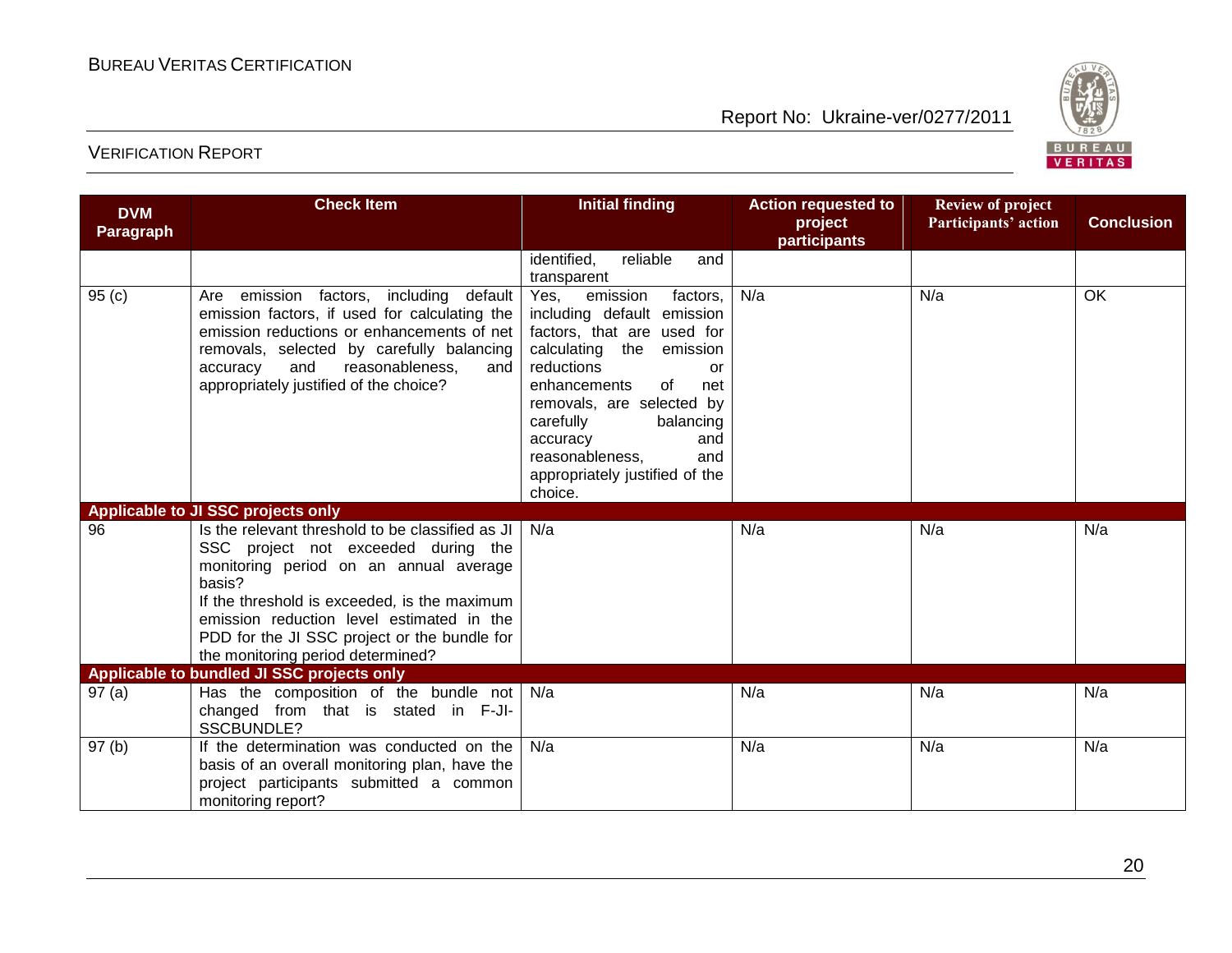

| <b>DVM</b><br>Paragraph | <b>Check Item</b>                                                                                                                                                                                                                                                                                                                          | <b>Initial finding</b>                                                                                                                                                                                                                                                 | <b>Action requested to</b><br>project<br>participants | <b>Review of project</b><br>Participants' action | <b>Conclusion</b> |
|-------------------------|--------------------------------------------------------------------------------------------------------------------------------------------------------------------------------------------------------------------------------------------------------------------------------------------------------------------------------------------|------------------------------------------------------------------------------------------------------------------------------------------------------------------------------------------------------------------------------------------------------------------------|-------------------------------------------------------|--------------------------------------------------|-------------------|
| 98                      | If the monitoring is based on a monitoring<br>plan that provides for overlapping monitoring<br>periods, are the monitoring periods per<br>component of the project clearly specified in<br>the monitoring report?<br>Do the monitoring periods not overlap with<br>those for which verifications were already<br>deemed final in the past? | N/a                                                                                                                                                                                                                                                                    | N/a                                                   | N/a                                              | N/a               |
|                         | <b>Revision of monitoring plan</b><br>Applicable only if monitoring plan is revised by project participant                                                                                                                                                                                                                                 |                                                                                                                                                                                                                                                                        |                                                       |                                                  |                   |
|                         |                                                                                                                                                                                                                                                                                                                                            |                                                                                                                                                                                                                                                                        | N/a                                                   | N/a                                              | N/a               |
| 99(a)                   | Did the project participants provide an $N/a$<br>appropriate justification for the proposed<br>revision?                                                                                                                                                                                                                                   |                                                                                                                                                                                                                                                                        |                                                       |                                                  |                   |
| 99(b)                   | Does the proposed revision improve the<br>accuracy and/or applicability of information<br>collected compared to the original monitoring<br>plan without changing conformity with the<br>relevant rules and regulations for the<br>establishment of monitoring plans?                                                                       | N/a                                                                                                                                                                                                                                                                    | N/a                                                   | N/a                                              | N/a               |
| <b>Data management</b>  |                                                                                                                                                                                                                                                                                                                                            |                                                                                                                                                                                                                                                                        |                                                       |                                                  |                   |
| 101(a)                  | Is the implementation of data collection<br>procedures in accordance with the monitoring<br>plan, including the quality control and quality<br>assurance procedures?                                                                                                                                                                       | Yes, the implementation of<br>data collection procedures<br>is in accordance with the<br>monitoring plan, including<br>the quality control and<br>quality<br>assurance<br>procedures.<br>CAR 4. Please provide<br>description of the data<br>quality control measures. | Description is provided<br>in the MR version 02.      | Issue is closed.                                 | OK                |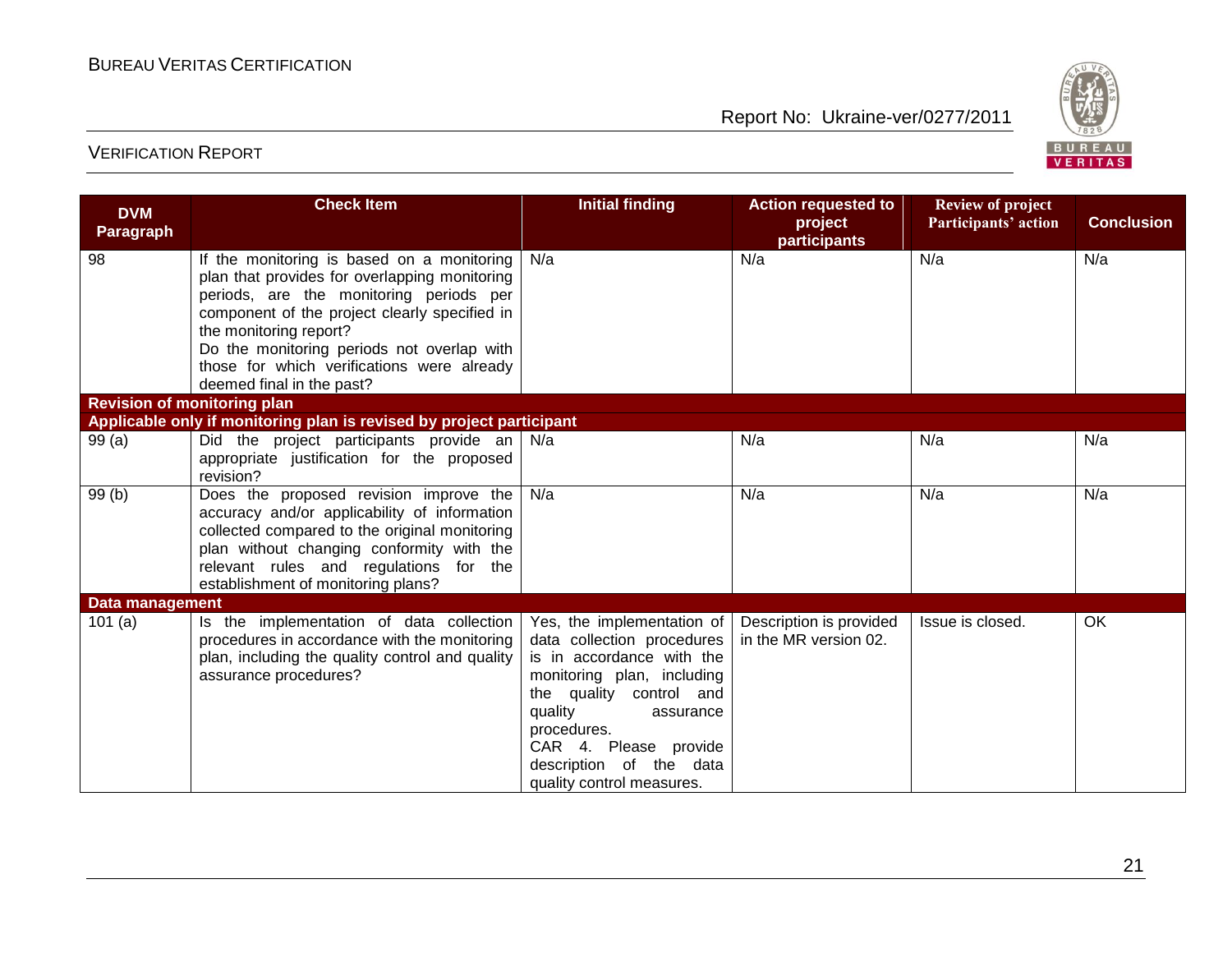

| <b>DVM</b><br>Paragraph                                                            | <b>Check Item</b>                                                                                                                                           | <b>Initial finding</b>                                                                                                                                                                                                                                 | <b>Action requested to</b><br>project                          | <b>Review of project</b><br>Participants' action | <b>Conclusion</b> |  |  |
|------------------------------------------------------------------------------------|-------------------------------------------------------------------------------------------------------------------------------------------------------------|--------------------------------------------------------------------------------------------------------------------------------------------------------------------------------------------------------------------------------------------------------|----------------------------------------------------------------|--------------------------------------------------|-------------------|--|--|
| 101(b)                                                                             | Is the function of the monitoring equipment,<br>including its calibration status, is in order?                                                              | Yes, the function of the<br>monitoring<br>equipment,<br>its calibration<br>including<br>status is in order.                                                                                                                                            | participants<br>N/a                                            | N/a                                              | OK                |  |  |
| 101(c)                                                                             | Are the evidence and records used for the<br>monitoring<br>maintained in a traceable<br>manner?                                                             | Yes, the evidence<br>and<br>used<br>for<br>the<br>records<br>monitoring are maintained<br>in a traceable manner<br>CAR 3. Please provide<br>Nº<br>order<br>179<br>акшь<br>04.05.2011 of the Chairman<br>of the Board of PJSC<br>"Kyivgas" Gorovoy S.A. | The order was<br>provided to the<br>verification team          | Issue is closed.                                 | <b>OK</b>         |  |  |
| $101$ (d)                                                                          | Is the data collection and management<br>system for the project in accordance with the<br>monitoring plan?                                                  | Yes, the data collection<br>and<br>management system<br>is in<br>the<br>project<br>for<br>accordance with the<br>monitoring plan.<br>CL 1. Please check the<br>spelling in the MR version<br>01.                                                       | Spelling was checked<br>and corrected in the<br>MR version 02. | Issue is closed.                                 | OK                |  |  |
| Verification regarding programs of activities (additional elements for assessment) |                                                                                                                                                             |                                                                                                                                                                                                                                                        |                                                                |                                                  |                   |  |  |
| 102                                                                                | Is any JPA that has not been added to the JI  <br>PoA not verified?                                                                                         | N/a                                                                                                                                                                                                                                                    | N/a                                                            | N/a                                              | N/a               |  |  |
| $\frac{103}{2}$                                                                    | Is the verification based on the monitoring<br>reports of all JPAs to be verified?                                                                          | N/a                                                                                                                                                                                                                                                    | N/a                                                            | N/a                                              | N/a               |  |  |
| 103                                                                                | Does the verification ensure the accuracy<br>emission<br>conservativeness of the<br>and<br>reductions or enhancements of removals<br>generated by each JPA? | N/a                                                                                                                                                                                                                                                    | N/a                                                            | N/a                                              | N/a               |  |  |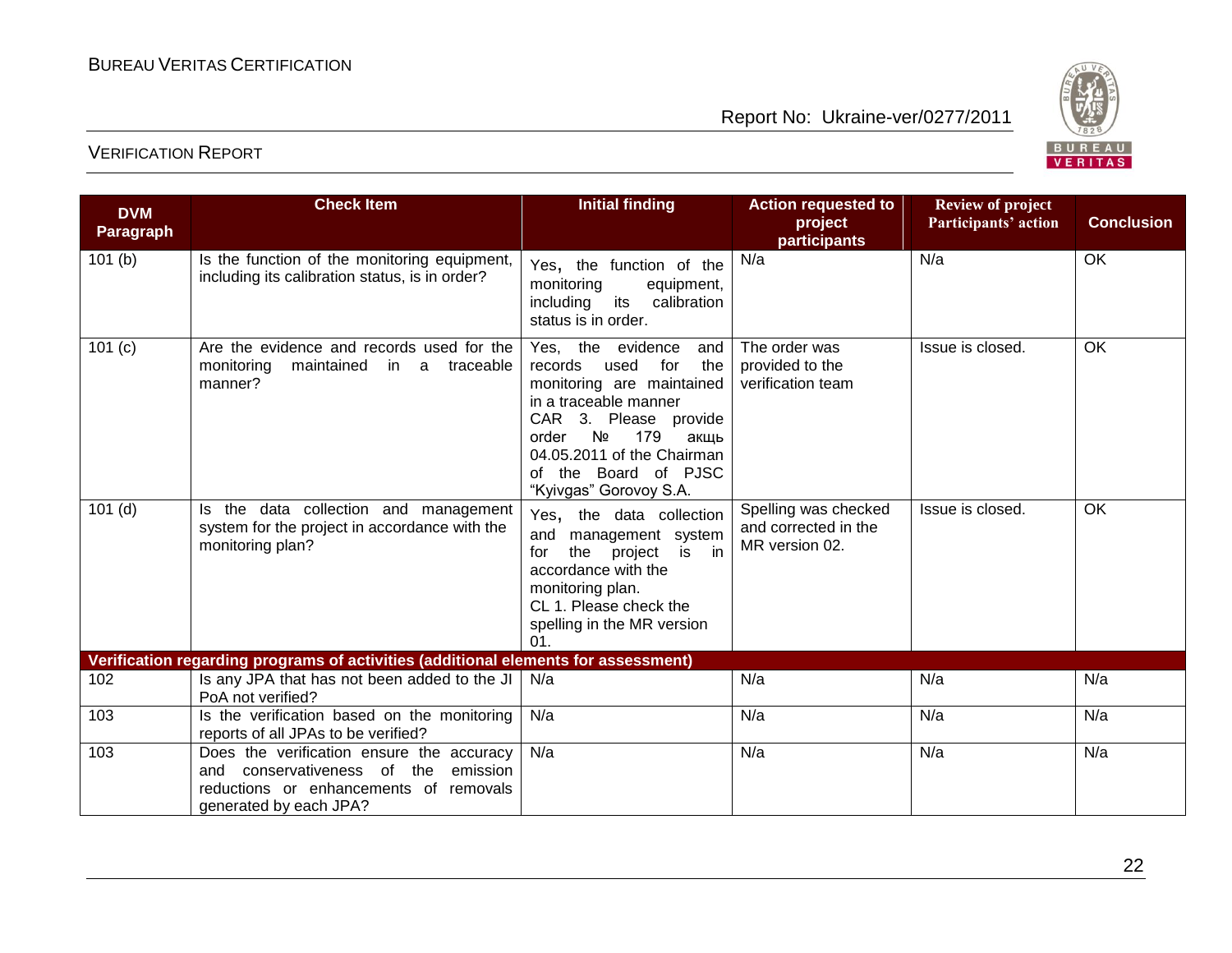

| <b>DVM</b><br><b>Paragraph</b> | <b>Check Item</b>                                                                                                                                                                                                                                                                                                                                                                                                                                                                                                                                                                                                                                                                                                                                                                                                                                                                                | <b>Initial finding</b> | <b>Action requested to</b><br>project<br>participants | <b>Review of project</b><br><b>Participants' action</b> | <b>Conclusion</b> |  |  |
|--------------------------------|--------------------------------------------------------------------------------------------------------------------------------------------------------------------------------------------------------------------------------------------------------------------------------------------------------------------------------------------------------------------------------------------------------------------------------------------------------------------------------------------------------------------------------------------------------------------------------------------------------------------------------------------------------------------------------------------------------------------------------------------------------------------------------------------------------------------------------------------------------------------------------------------------|------------------------|-------------------------------------------------------|---------------------------------------------------------|-------------------|--|--|
| 104                            | Does the monitoring period not overlap with<br>previous monitoring periods?                                                                                                                                                                                                                                                                                                                                                                                                                                                                                                                                                                                                                                                                                                                                                                                                                      | N/a                    | N/a                                                   | N/a                                                     | N/a               |  |  |
| 105                            | If the AIE learns of an erroneously included<br>JPA, has the AIE informed the JISC of its<br>findings in writing?                                                                                                                                                                                                                                                                                                                                                                                                                                                                                                                                                                                                                                                                                                                                                                                | N/a                    | N/a                                                   | N/a                                                     | N/a               |  |  |
|                                | Applicable to sample-based approach only                                                                                                                                                                                                                                                                                                                                                                                                                                                                                                                                                                                                                                                                                                                                                                                                                                                         |                        |                                                       |                                                         |                   |  |  |
| 106                            | Does the sampling plan prepared by the AIE:<br>(a) Describe its sample selection, taking into<br>account that:<br>(i) For each verification that uses a sample-<br>based approach, the sample selection shall<br>be sufficiently representative of the JPAs in<br>the JI PoA such extrapolation to all JPAs<br>identified for that verification is reasonable,<br>taking into account differences among the<br>characteristics of JPAs, such as:<br>- The types of JPAs;<br>The complexity of the applicable<br>technologies and/or measures used;<br>- The geographical location of each JPA;<br>- The amounts of expected emission<br>reductions of the JPAs being verified;<br>- The number of JPAs for which emission<br>reductions are being verified;<br>- The length of monitoring periods of the<br>JPAs being verified; and<br>The samples selected for prior<br>verifications, if any? | N/a                    | N/a                                                   | N/a                                                     | N/a               |  |  |
| 107                            | Is the sampling plan ready for publication                                                                                                                                                                                                                                                                                                                                                                                                                                                                                                                                                                                                                                                                                                                                                                                                                                                       | N/a                    | N/a                                                   | N/a                                                     | N/a               |  |  |
|                                | through the secretariat along with the<br>verification<br>and<br>supporting<br>report                                                                                                                                                                                                                                                                                                                                                                                                                                                                                                                                                                                                                                                                                                                                                                                                            |                        |                                                       |                                                         |                   |  |  |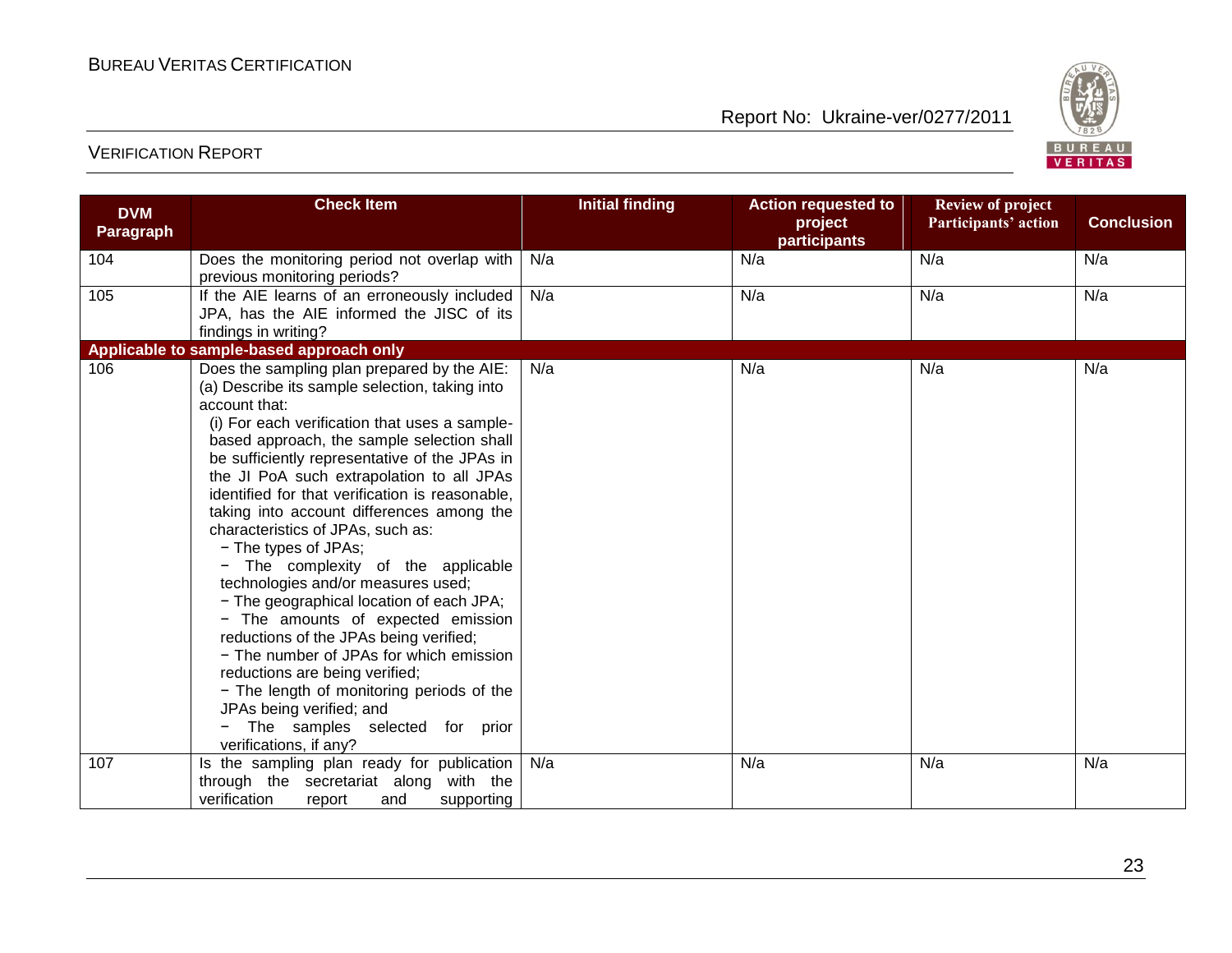

| <b>DVM</b><br>Paragraph | <b>Check Item</b>                                                                                                                                                                                                                                                                                                                                                            | <b>Initial finding</b> | <b>Action requested to</b><br>project<br>participants | <b>Review of project</b><br>Participants' action | <b>Conclusion</b> |
|-------------------------|------------------------------------------------------------------------------------------------------------------------------------------------------------------------------------------------------------------------------------------------------------------------------------------------------------------------------------------------------------------------------|------------------------|-------------------------------------------------------|--------------------------------------------------|-------------------|
|                         | documentation?                                                                                                                                                                                                                                                                                                                                                               |                        |                                                       |                                                  |                   |
| 108                     | Has the AIE made site inspections of at least<br>the square root of the number of total JPAs,<br>rounded to the upper whole number? If the<br>AIE makes no site inspections or fewer site<br>inspections than the square root of the<br>number of total JPAs, rounded to the upper<br>whole number, then does the AIE provide a<br>reasonable explanation and justification? | N/a                    | N/a                                                   | N/a                                              | N/a               |
| 109                     | Is the sampling plan available for submission  <br>to the secretariat for the JISC.s ex ante<br>assessment? (Optional)                                                                                                                                                                                                                                                       | N/a                    | N/a                                                   | N/a                                              | N/a               |
| 110                     | If the AIE learns of a fraudulently included<br>JPA, a fraudulently monitored JPA or an<br>inflated number of emission reductions<br>claimed in a JI PoA, has the AIE informed the<br>JISC of the fraud in writing?                                                                                                                                                          | N/a                    | N/a                                                   | N/a                                              | N/a               |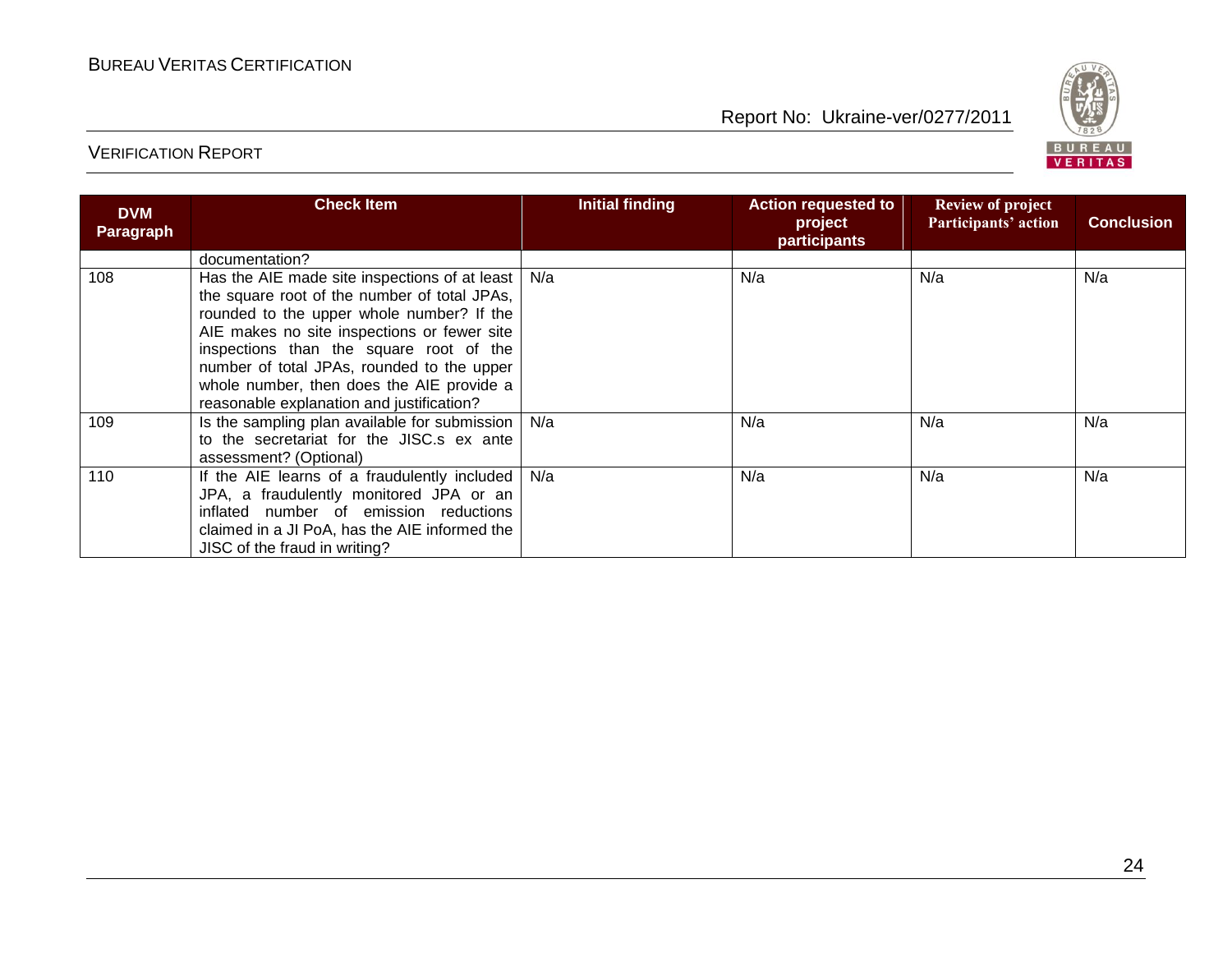

#### VERIFICATION REPORT

#### APPENDIX B: VERIFICATION TEAM The verification team consists of the following personnel:

#### **Oleg Skoblyk, Specialist (Power Management)**

Team Leader, Climate Change Lead Verifier Bureau Veritas Ukraine HSE Department Project Manager.

Oleg Skoblyk has graduated from National Technical University of Ukraine "Kyiv Polytechnic University" with specialty Power Management. He has successfully completed IRCA registered Lead Auditor Training Course for Environment Management Systems and Quality Management Systems. Oleg Skoblyk has undergone intensive training on Clean Development Mechanism /Joint Implementation and he is involved in the determination/verification of 29 JI projects.

#### **Kateryna Zinevych, M.Sci. (environmental science)**

Team Member, Climate Change Lead Verifier Bureau Veritas Ukraine Health, Safety and Environment Department Project Manager

Kateryna Zinevych has graduated from National University of Kyiv -Mohyla Academy with the Master Degree in Environmental Science. She has experience at working in a professional position (analytics) involving the exercise of judgment, problem solving and communication with other professional and managerial personnel as well as customers and other interested parties at analytical centre "Dergzovnish inform" and "Burea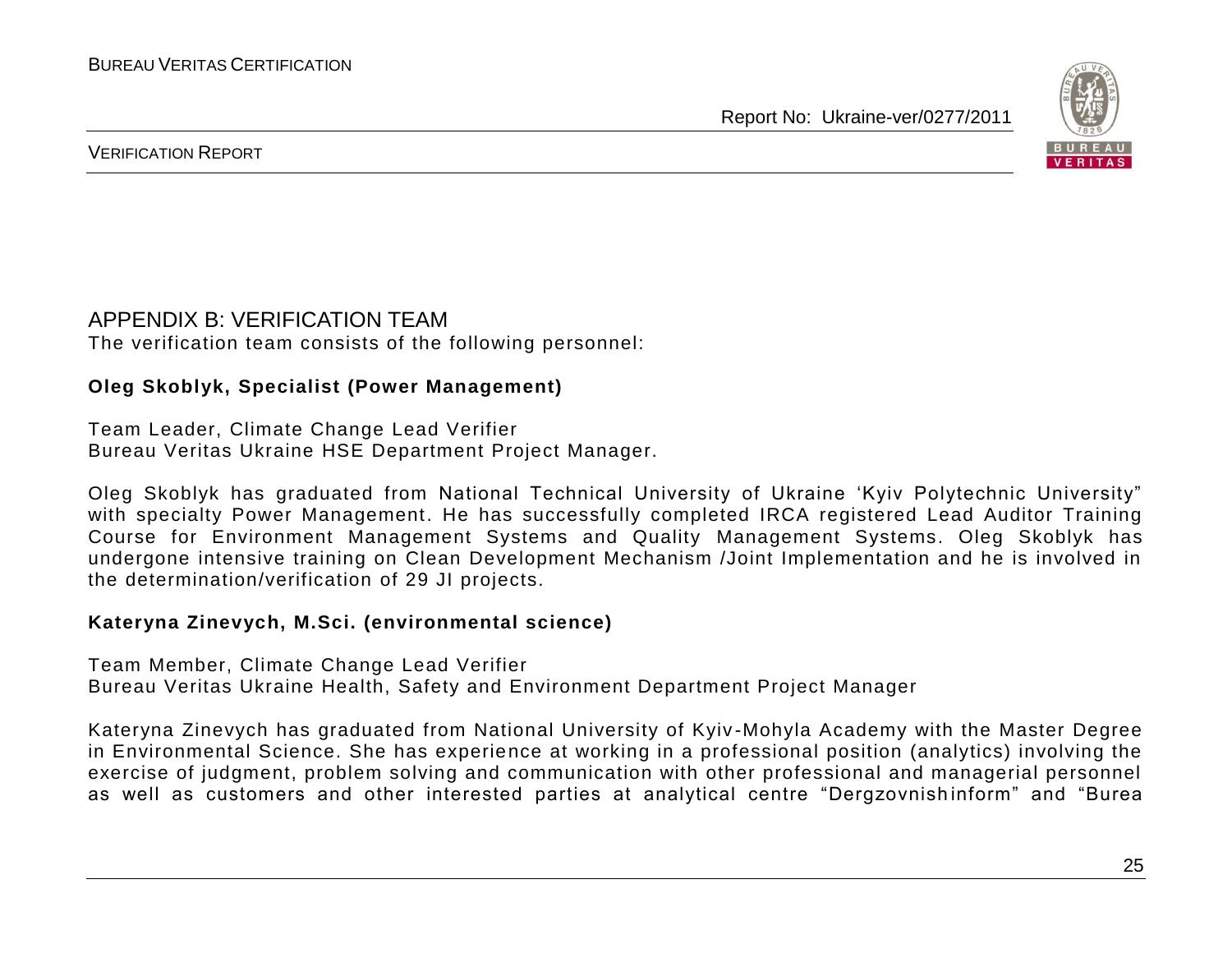

#### VERIFICATION REPORT

Veritas Ukraine" LLC. She has successfully completed IRCA registered Lead Auditor Training Course for Environment Management Systems and Quality Management Systems. She has successfully completed Climate Change Verifier Training Course and she participated as verifier in the determination/verification of 26 JI projects.

#### **The verification report was reviewed by:**

#### **Ivan G. Sokolov, Dr. Sci. (biology, microbiology)**

Internal Technical Reviewer, Climate Change Lead Verifier, Bureau Veritas Certification Holding SAS Local Climate Change Product Manager for Ukraine

#### Acting CEO Bureau Veritas Ukraine

He has over 25 years of experience in Research Institute in the field of biochemistry, biotechnology, and microbiology. He is a Lead auditor of Bureau Veritas Certification for Environment Management System (IRCA registered), Quality Management System (IRCA registered), Occupational Health and Safety Management System, and Food Safety Management System. He performed over 140 audits since 1999. Also he is Lead Tutor of the IRCA registered ISO 14000 EMS Lead Auditor Training Course, and Lead Tutor of the IRCA registered ISO 9000 QMS Lead Auditor Training Course. He is Lead Tutor of the Clean Development Mechanism /Joint Implementation Lead Verifier Training Course and he was involved in the determination/verification over 60 JI/CDM projects.